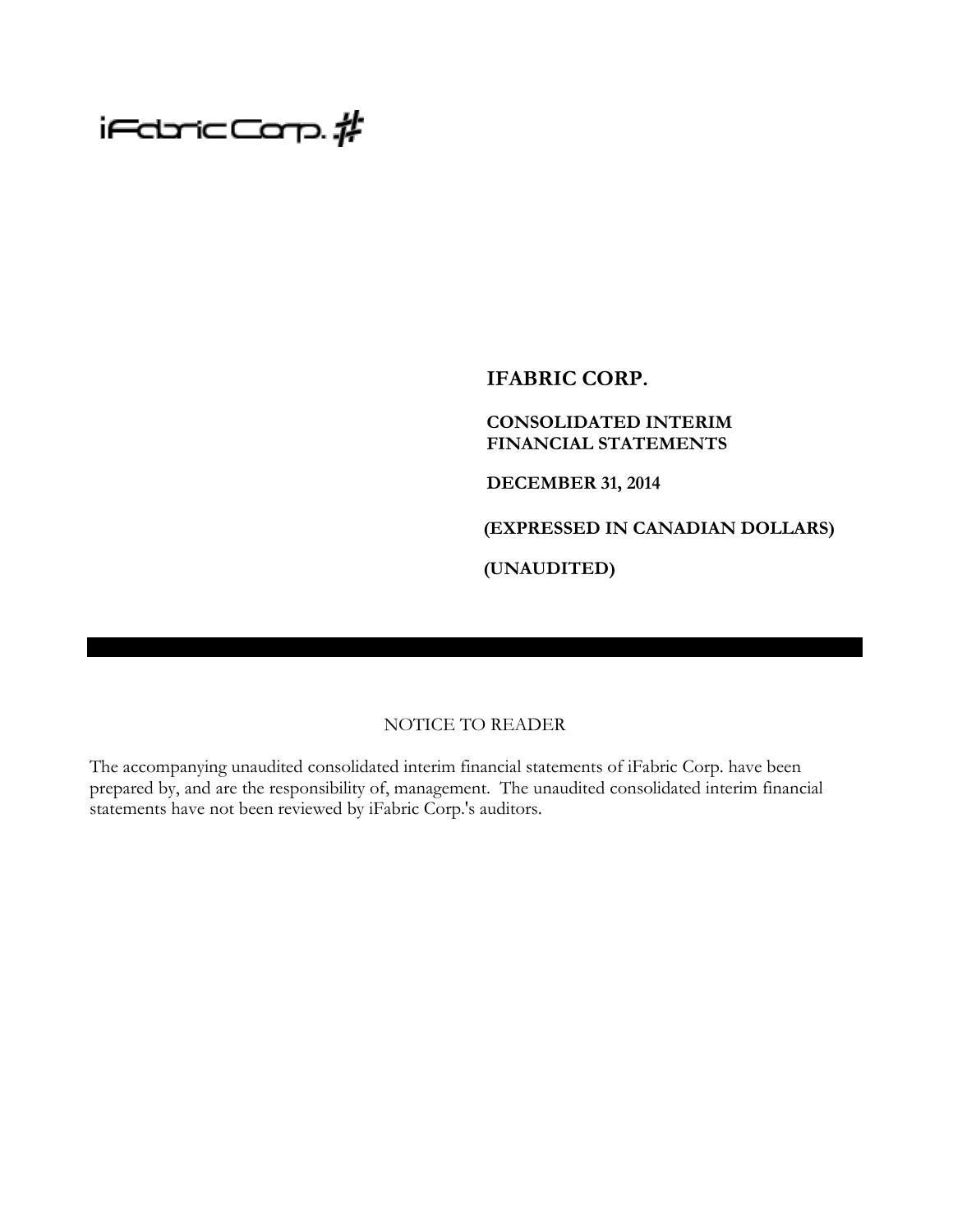## **IFABRIC CORP. CONSOLIDATED INTERIM STATEMENTS OF FINANCIAL POSITION**

**(Unaudited, Expressed in CDN Dollars)**

| As at                                       | December 31,<br>2014 | September 30,<br>2014 |
|---------------------------------------------|----------------------|-----------------------|
| <b>ASSETS</b>                               |                      |                       |
| <b>CURRENT</b>                              |                      |                       |
| Cash (note 4)                               | \$<br>587,736        | \$<br>1,006,385       |
| Accounts receivable (note 5)                | 2,275,720            | 2,042,179             |
| Inventory (note 6)                          | 4,220,994            | 4,412,215             |
| Prepaid expenses and deposits (note 7)      | 269,867              | 283,533               |
| Foreign exchange forward contracts (note 8) | 59,494               | 59,828                |
|                                             | 7,413,811            | 7,804,140             |
| <b>NON-CURRENT</b>                          |                      |                       |
| Property, plant and equipment (note 9)      | 2,517,229            | 2,527,012             |
| Deferred development costs (note 10)        | 719,271              | 759,637               |
| Deferred income taxes (note 11)             | 515,094              | 453,594               |
| Goodwill                                    | 55,050               | 55,050                |
|                                             | 3,806,644            | 3,795,293             |
|                                             | \$<br>11,220,455     | \$<br>11,599,433      |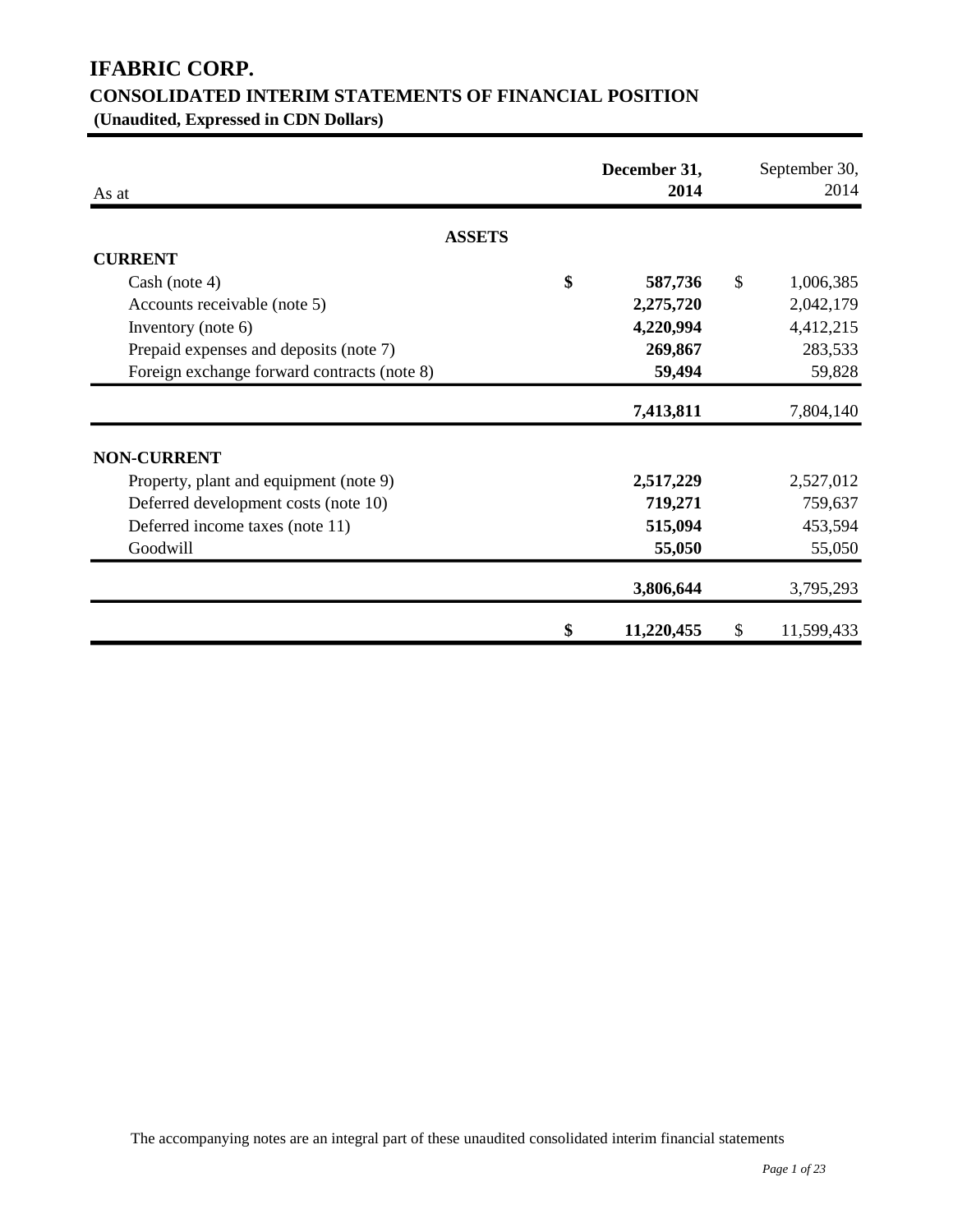## **IFABRIC CORP. CONSOLIDATED INTERIM STATEMENTS OF FINANCIAL POSITION**

**(Unaudited, Expressed in CDN Dollars)**

| As at                                              | December 31,<br>2014 | September 30,<br>2014    |
|----------------------------------------------------|----------------------|--------------------------|
| <b>LIABILITIES</b>                                 |                      |                          |
| <b>CURRENT</b>                                     |                      |                          |
| \$<br>Bank indebtedness (note 4)                   | 502,694              | $\mathcal{S}$<br>251,904 |
| Accounts payable and accrued liabilities (note 12) | 953,165              | 1,470,510                |
| Income taxes payable                               | 377,211              | 330,451                  |
| Current portion of loans payable (note 14)         | 120,000              | 120,000                  |
|                                                    | 1,953,070            | 2,172,865                |
| <b>NON-CURRENT</b>                                 |                      |                          |
| Due to related parties (note 13)                   | 882,695              | 972,287                  |
| Loans payable (note 14)                            | 950,000              | 980,000                  |
|                                                    | 1,832,695            | 1,952,287                |
|                                                    | 3,785,765            | 4,125,152                |
| <b>COMMITMENTS</b> (note 18)                       |                      |                          |
| <b>SHAREHOLDERS' EQUITY</b>                        |                      |                          |
| <b>CAPITAL STOCK</b> (note 15)                     | 2,743,530            | 2,722,194                |
| <b>WARRANTS</b> (note 15)                          | 704,861              | 704,861                  |
| <b>OPTIONS</b> (note 15)                           | 856,601              | 757,308                  |
| NON-CONTROLLING INTEREST                           | 12,895               | 12,210                   |
| <b>RETAINED EARNINGS</b>                           | 3,116,803            | 3,277,708                |
|                                                    | 7,434,690            | 7,474,281                |
| \$                                                 | 11,220,455           | \$<br>11,599,433         |

*APPROVED ON BEHALF OF THE BOARD:*

*'Hylton Karon'* DIRECTOR

*'Hilton Price'* DIRECTOR

February 27, 2015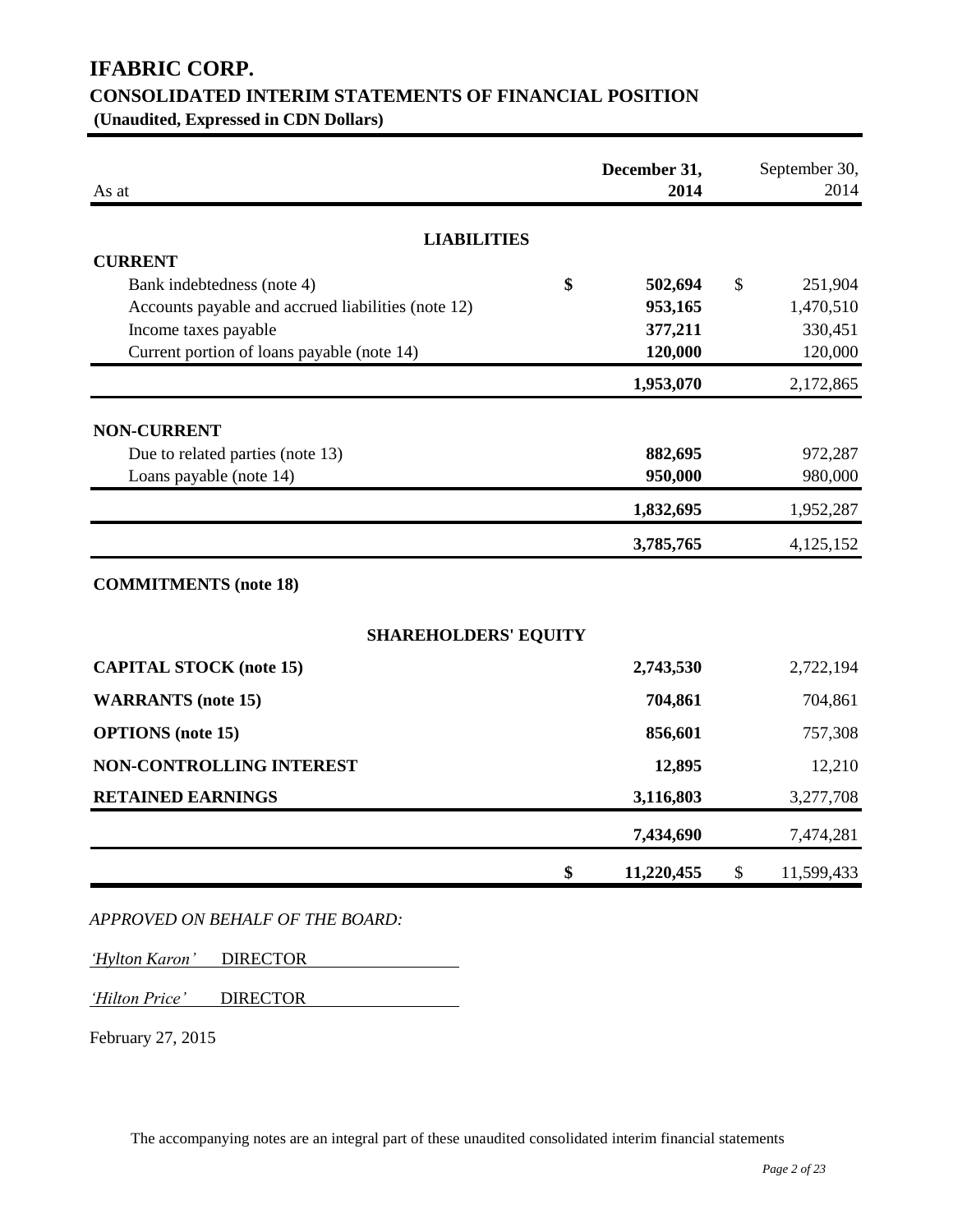## **IFABRIC CORP. CONSOLIDATED INTERIM STATEMENTS OF EARNINGS (LOSS) AND COMPREHENSIVE EARNINGS (LOSS)**

**(Unaudited, Expressed in CDN Dollars)**

| Three months ended December 31,                    | 2014             | 2013            |
|----------------------------------------------------|------------------|-----------------|
| <b>REVENUE</b>                                     | \$<br>3,042,404  | \$<br>3,005,785 |
| <b>COST OF SALES</b>                               | 1,663,853        | 1,433,373       |
| <b>GROSS PROFIT</b>                                | 1,378,551        | 1,572,412       |
| <b>EXPENSES</b>                                    |                  |                 |
| General and administrative costs (note 19)         | 800,630          | 571,138         |
| Selling and design costs                           | 642,301          | 622,421         |
| Interest on operating line                         | 5,520            | 4,838           |
| Interest on secured loan                           | 11,676           | 12,962          |
| Amortization of property, plant and equipment      | 9,783            | 10,930          |
| Amortization of deferred development costs         | 40,366           | 36,100          |
|                                                    | 1,510,276        | 1,258,389       |
| <b>EARNINGS (LOSS) FROM OPERATIONS</b>             | (131, 725)       | 314,023         |
| <b>OTHER EXPENSES (INCOME)</b>                     |                  |                 |
| Share based compensation                           | 108,629          | 47,671          |
| Gain on foreign exchange                           | (65, 728)        | (70, 506)       |
| Unrealized loss on foreign exchange                |                  |                 |
| forward contracts (note 8)                         | 334              | 21,579          |
| Sundry income                                      |                  | (5,693)         |
|                                                    | 43,235           | (6,949)         |
| <b>EARNINGS (LOSS) BEFORE INCOME TAXES</b>         | (174,960)        | 320,972         |
| PROVISION FOR (RECOVERY OF) INCOME TAXES (note 17) |                  |                 |
| Current                                            | 46,760           | 112,962         |
| Deferred                                           | (61,500)         | (5,320)         |
|                                                    | (14,740)         | 107,642         |
| <b>NET EARNINGS (LOSS)</b>                         | (160, 220)       | 213,330         |
| <b>OTHER COMPREHENSIVE EARNINGS</b>                |                  |                 |
| TOTAL COMPREHENSIVE EARNINGS (LOSS)                | \$<br>(160, 220) | \$<br>213,330   |
| <b>EARNINGS (LOSS) PER SHARE (note 16)</b>         |                  |                 |
| <b>Basic</b>                                       | \$<br>(0.006)    | \$<br>0.008     |
| Diluted                                            | (0.006)          | 0.008           |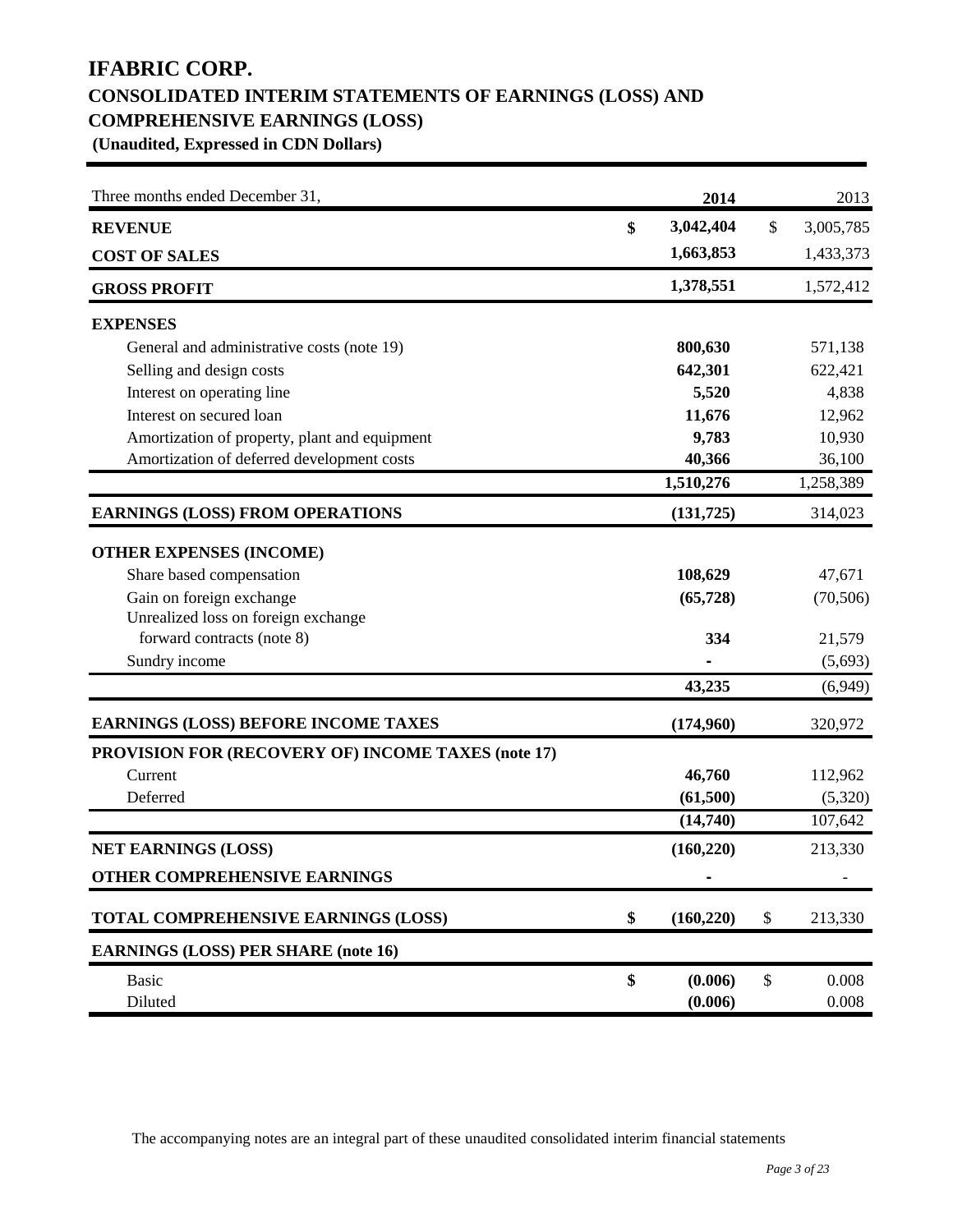### **IFABRIC CORP. CONSOLIDATED INTERIM STATEMENTS OF CHANGES IN SHAREHOLDERS' EQUITY**

**(Unaudited, Expressed in CDN Dollars)** 

|                                                                                 | Capital stock            | Warrants                       | Options                  | Retained<br>earnings     | Accumulated<br>other<br>comprehensive<br>earnings | Non-<br>controlling<br>interest | <b>Total</b>    |
|---------------------------------------------------------------------------------|--------------------------|--------------------------------|--------------------------|--------------------------|---------------------------------------------------|---------------------------------|-----------------|
| Balance at September 30, 2013                                                   | \$<br>1,978,987          | \$<br>$\overline{\phantom{a}}$ | \$<br>436,414            | \$<br>2,735,494          | \$                                                | \$<br>13,276                    | \$<br>5,164,171 |
| Private placement                                                               | 1,629,000                |                                |                          |                          |                                                   | $\overline{\phantom{0}}$        | 1,629,000       |
| Fair value of shareholder warrants issued on<br>private placement               | (579, 293)               | 579,293                        |                          |                          |                                                   | $\overline{\phantom{a}}$        |                 |
| Share issue costs - cash                                                        | (198, 712)               |                                |                          |                          |                                                   | $\overline{\phantom{0}}$        | (198, 712)      |
| Share issue costs - fair value of agent warrants<br>issued on private placement | (125,568)                | 125,568                        |                          |                          |                                                   |                                 |                 |
| Share based compensation                                                        | $\overline{\phantom{a}}$ | $\overline{\phantom{a}}$       | 47,671                   |                          |                                                   |                                 | 47,671          |
| Total comprehensive earnings                                                    |                          | $\overline{a}$                 |                          | 212,157                  | $\overline{a}$                                    | 1,173                           | 213,330         |
| Balance at December 31, 2013                                                    | 2,704,414                | 704,861                        | 484,085                  | 2,947,651                |                                                   | 14,449                          | 6,855,460       |
| Balance at September 30, 2014                                                   | 2,722,194                | 704,861                        | 757,308                  | 3,277,708                |                                                   | 12,210                          | 7,474,281       |
| Exercise of options                                                             | 21,336                   | $\overline{\phantom{a}}$       | (9, 336)                 | $\overline{\phantom{a}}$ |                                                   | $\overline{\phantom{a}}$        | 12,000          |
| Share based compensation                                                        | $\overline{\phantom{a}}$ | $\overline{\phantom{a}}$       | 108,629                  |                          | $\overline{\phantom{a}}$                          | $\overline{\phantom{a}}$        | 108,629         |
| Total comprehensive earnings (loss)                                             |                          |                                | $\overline{\phantom{a}}$ | (160, 905)               | $\overline{a}$                                    | 685                             | (160, 220)      |
| <b>Balance at December 31, 2014</b>                                             | \$<br>2,743,530          | 704,861                        | 856,601                  | 3,116,803                | \$                                                | 12,895                          | \$<br>7,434,690 |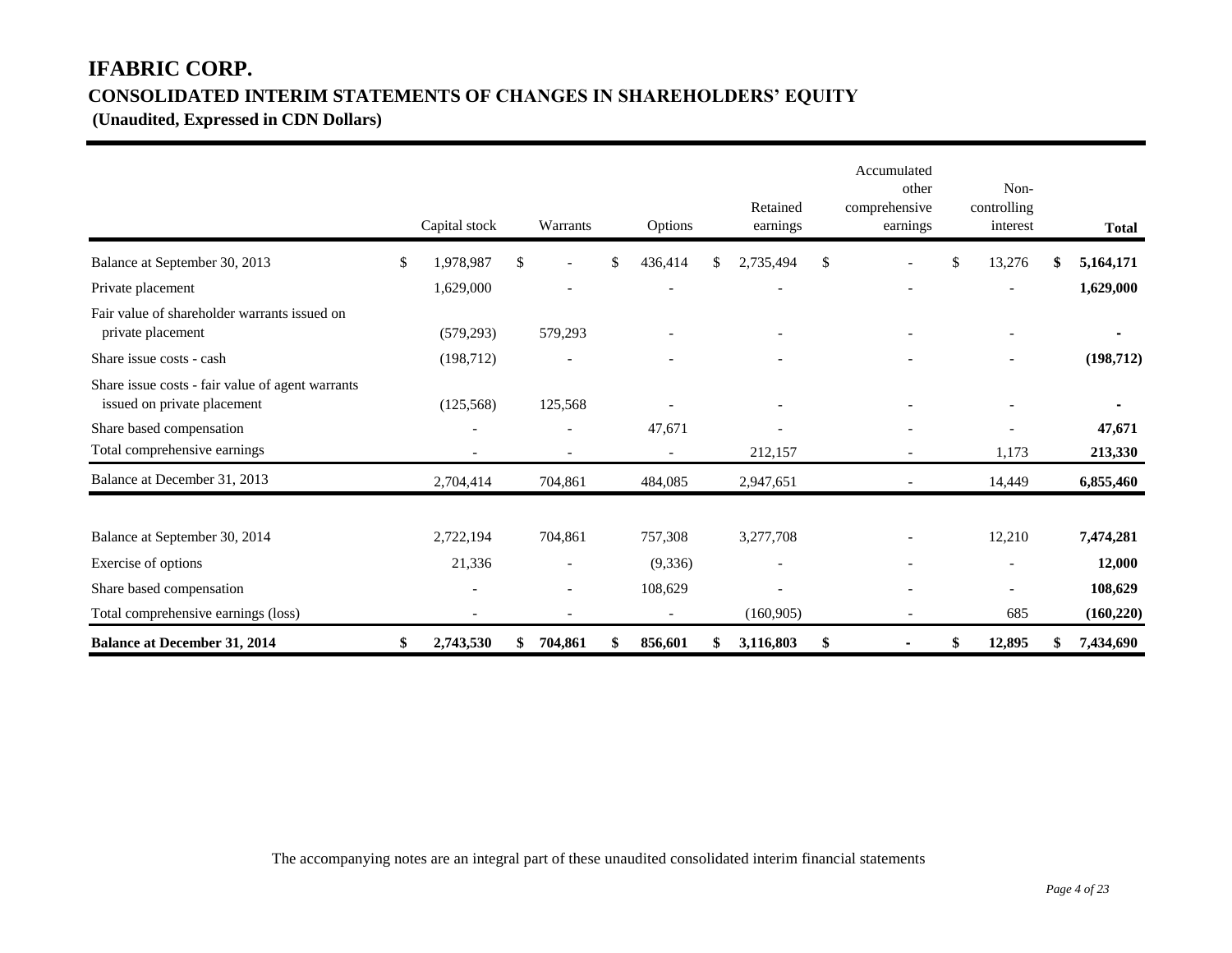### **IFABRIC CORP. CONSOLIDATED INTERIM STATEMENTS OF CASH FLOWS (Unaudited, Expressed in CDN Dollars)**

| Three months ended December 31,                              | 2014             | 2013          |
|--------------------------------------------------------------|------------------|---------------|
| <b>CASH WAS PROVIDED BY (USED IN)</b>                        |                  |               |
| <b>OPERATING ACTIVITIES</b>                                  |                  |               |
| Total comprehensive earnings (loss)                          | \$<br>(160, 220) | \$<br>213,330 |
| Items not affecting cash                                     |                  |               |
| Amortization of property, plant and equipment                | 9,783            | 10,930        |
| Amortization of deferred development costs                   | 40,366           | 36,100        |
| Unrealized loss (gain) on foreign exchange forward contracts | 334              | 21,579        |
| Gain on sale of property, plant and equipment                |                  | (2,731)       |
| Share based compensation                                     | 108,629          | 47,671        |
| Deferred income tax recovery                                 | (61,500)         | (5,320)       |
|                                                              | (62, 608)        | 321,559       |
| Change in non-cash operating working capital items           |                  |               |
| Accounts receivable                                          | (233,541)        | (598, 837)    |
| Inventory                                                    | 191,221          | (167, 246)    |
| Prepaid expenses and deposits                                | 13,666           | 33,673        |
| Investment tax credits recoverable                           |                  | 12,826        |
| Accounts payable and accrued liabilities                     | (517, 344)       | (234,909)     |
| Income taxes payable                                         | 46,760           | 112,963       |
|                                                              | (499, 238)       | (841, 530)    |
|                                                              | (561, 846)       | (519, 971)    |
| <b>FINANCING ACTIVITIES</b>                                  |                  |               |
| Bank operating line                                          | 250,789          | (375, 107)    |
| Due to related parties                                       | (89, 592)        | 31,557        |
| Repayment of loans                                           | (30,000)         | (43,893)      |
| Share and warrant issuances (note 15)                        | 12,000           | 1,629,000     |
| Share and warrant issuance costs - cash (note 15)            |                  | (198, 712)    |
|                                                              | 143,197          | 1,042,845     |
| <b>INVESTING ACTIVITIES</b>                                  |                  |               |
| Purchase of property, plant and equipment                    |                  | (26, 755)     |
| Proceeds on disposal of property, plant and equipment        |                  | 13,484        |
|                                                              |                  | (13,271)      |
| <b>CHANGE IN CASH POSITION</b>                               | (418, 649)       | 509,603       |
| CASH, beginning of period (note 4)                           | 1,006,385        | 457,131       |
| CASH, end of period (note 4)                                 | \$<br>587,736    | \$<br>966,734 |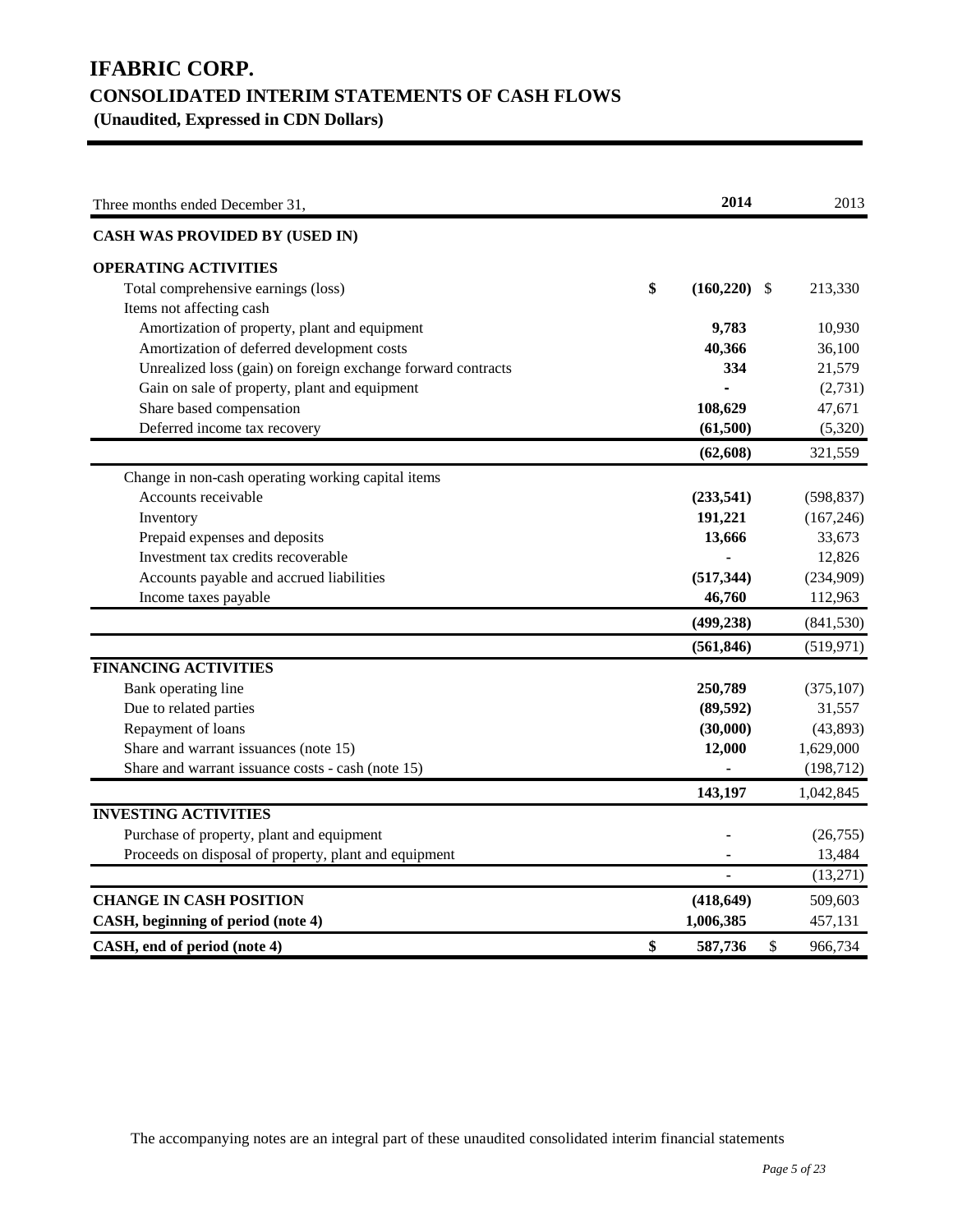### **1. NATURE OF OPERATIONS**

iFabric Corp. ("iFabric or the Company") was incorporated under the Alberta Business Corporations Act on April 9, 2007 as a capital pool company as defined in Policy 2.4 of the TSX Venture Exchange. On June 4, 2012, the Company closed its Qualifying Transaction with Coconut Grove Textiles Inc. and its shares began trading on the TSX Venture Exchange ("TSX-V") under the trading symbol "IFA". With effect from this date the Company is no longer considered a capital pool company and is now classified as an industrial Tier 2 issuer on the TSX-V.

The Company's principle activities relate to the business of designing and manufacturing women's intimate apparel and sleepwear, as well as a range of complimenting accessories. The Company is also in the business of distributing a range of specialty textiles as well as a number of chemical products that are suitable for application to textiles. The head office is located at 525 Denison Street, Unit 1, Markham Ontario.

### **2. BASIS OF PREPARATION**

### **(a) Statement of compliance**

The Company applies International Financial Reporting Standards ("IFRS") as issued by the International Accounting Standards Board ("IASB"). These unaudited consolidated interim financial statements have been prepared in accordance with International Accounting Standard 34, "Interim Financial Reporting". Accordingly, they do not include all of the information required for full annual financial statements required by IFRS as issued by IASB.

The same accounting policies were followed in the preparation of these unaudited consolidated interim financial statements as those used in the preparation of the most recent audited annual consolidated financial statements for the year ended September 30, 2014, other than those set out in note 3(a). These unaudited consolidated interim financial statements should be read in conjunction with the audited annual consolidated financial statements for the year ended September 30, 2014, prepared in accordance with IFRS.

#### **(b) Basis of consolidation**

These unaudited consolidated interim financial statements include the accounts of iFabric Corp., and its wholly-owned subsidiary, Coconut Grove Textiles Inc., which includes the consolidated accounts of its wholly-owned subsidiaries Coconut Grove Pads Inc., Intelligent Fabric Technologies (North America) Inc. and CG Intimates Inc. They also include the accounts of 2074160 Ontario Inc., which is a 60% owned subsidiary of Coconut Grove Textiles Inc. All intercorporate balances and transactions have been eliminated.

#### **(c) Seasonal fluctuations**

The interim period results of operations do not necessarily reflect results for the full fiscal year because of seasonal fluctuations that characterize the apparel and textiles industries.

#### **(d) Basis of measurement**

These unaudited consolidated interim financial statements were prepared on a historical cost basis except for certain items which may be accounted for at fair value, as further discussed in the significant accounting policies of the most recent audited annual financial statements for the year ended September 30, 2014.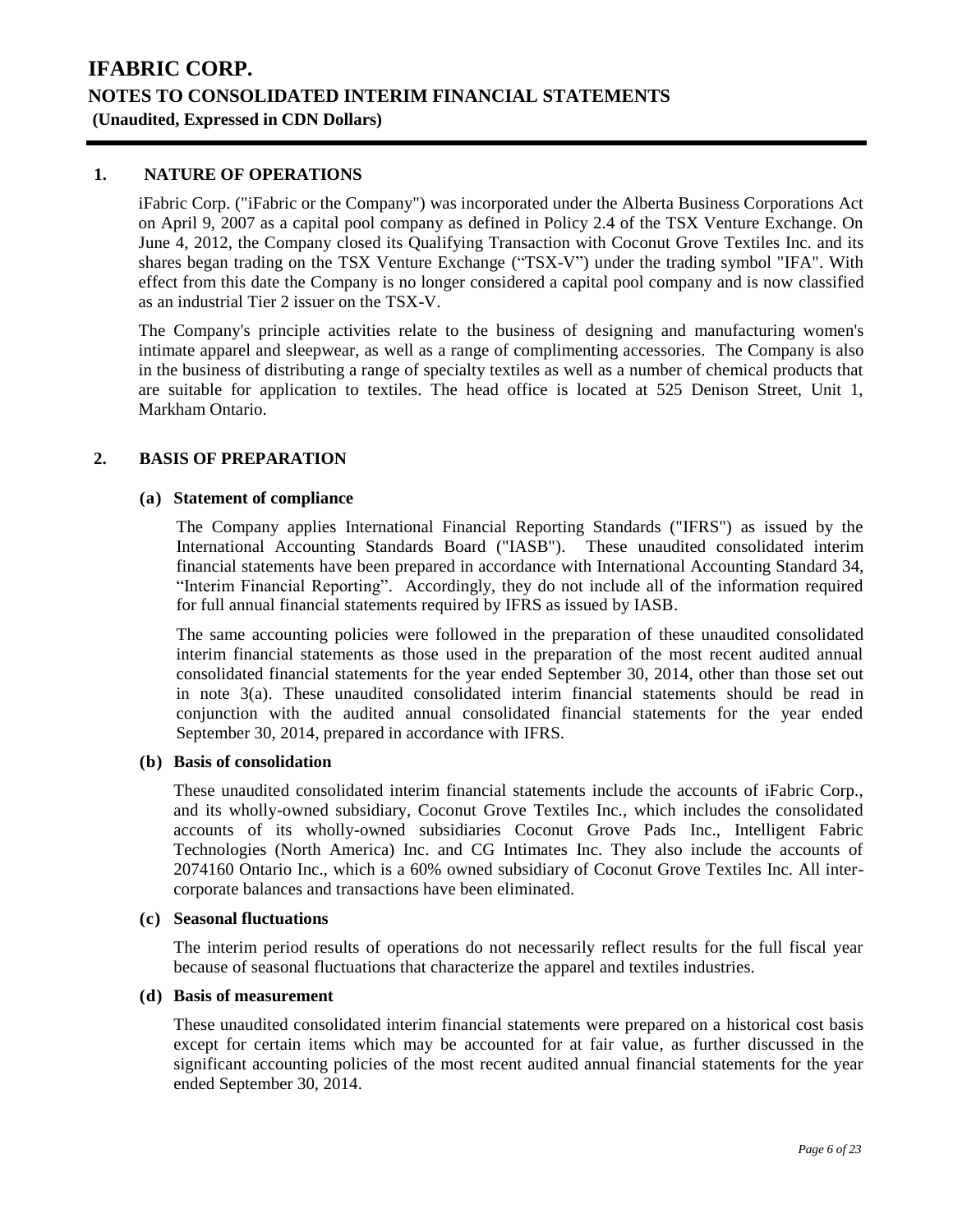### **2. BASIS OF PREPARATION,** *continued*

### **(e) Functional and presentation currency**

These unaudited consolidated interim financial statements are presented in Canadian dollars, which is the Company's functional currency.

### **3. ACCOUNTING POLICY DEVELOPMENTS**

### **(a) Initial application of standards, interpretations and amendments to standards and interpretations in the reporting period**

Certain pronouncements were issued by the IASB or the International Financial Reporting Interpretations Committee ("IFRIC") that are mandatory for annual periods beginning on or after January 1, 2014. As of October 1, 2014, the Company has adopted the following standards:

- i) IAS 32, 'Financial Instruments: Presentation' was amended in December, 2011, clarifying the application of the offsetting requirements of financial assets and financial liabilities. The Company has assessed that the adoption of IAS 32 has no material impact on the financial statements.
- ii) 'Annual Improvements to IFRSs 2010-2012 and 2011-2013 cycle' were approved by the IASB in December, 2013. These improvements included amendments to a number of IFRSs as a result of the annual improvements project. The Company has assessed that no adjustments are necessary as a result of applying the revised rules.

### **(b) Future changes in accounting policies**

Certain new standards, interpretations, amendments and improvements to existing standards were issued by the IASB or International Financial Reporting Interpretations Committee ("IFRIC") that are mandatory for accounting periods beginning on January 1, 2015 or later periods. The standards impacted that are applicable to the Company are as follows:

i) IFRS 9, 'Financial Instruments' was issued in November 2009 as the first step in its project to replace IAS 39 'Financial Instruments: Recognition and Measurement'. IFRS 9 introduces new requirements for classifying and measuring financial assets that must be applied starting January 1, 2018, with early adoption permitted. The IASB amended IFRS 9 in November, 2013 to add new requirements for classifying and measuring financial liabilities, derecognition of financial instruments, impairment and hedge accounting. The standard is not expected to have an impact on the Company's accounting for financial instruments and the Company has not yet decided when to adopt IFRS 9.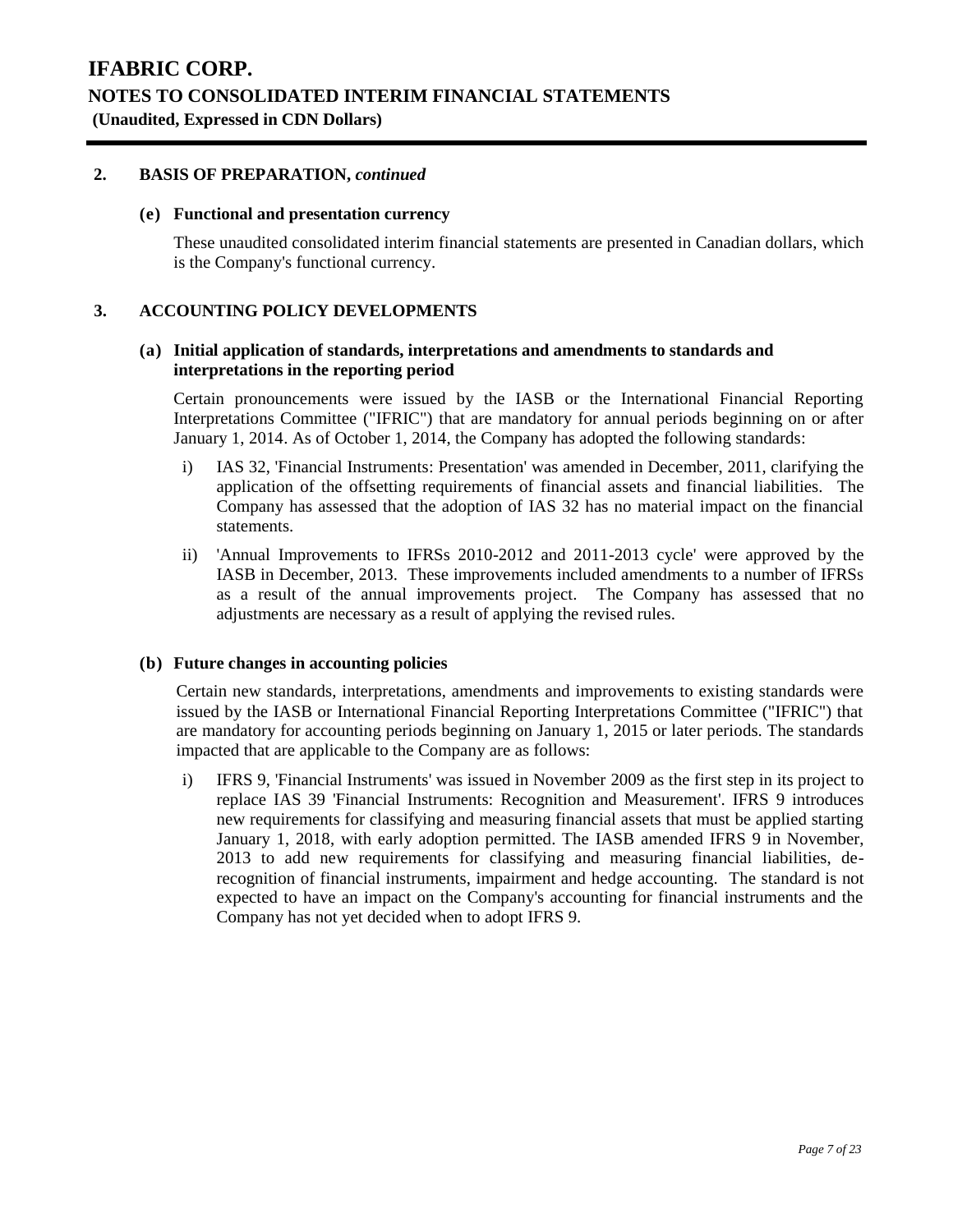### **4. CASH AND BANK INDEBTEDNESS**

As at December 31, 2014, and September 30, 2014, cash consisted of bank balances held at various major financial institutions.

As at December 31, 2014, there were no cash equivalents on hand (September 30, 2014 - nil).

One of the Company's subsidiaries has a demand operating loan with a tier one Canadian bank available to a maximum of \$2,000,000, against which \$502,694 was outstanding as at December 31, 2014 (September 30, 2014 - \$247,204). The loan facility bears interest at the bank's prime lending rate plus 1.75%. The purpose of the credit facility is to provide for ongoing operating requirements including the financing of accounts receivable and inventory. The facility is secured by General Security Agreements covering all the assets of two subsidiary companies, accounts receivable insurance, an assignment of fire insurance, and a guarantee in the amount of \$1,000,000 from a third subsidiary of the Company. In addition, the company has credit card facilities amounting to \$50,000 Canadian dollars and \$25,000 US dollars, which are subject to the same security arrangements.

### **5. ACCOUNTS RECEIVABLE**

|                                 | December 31,<br>2014  | September 30,<br>2014 |
|---------------------------------|-----------------------|-----------------------|
| Trade receivables               | \$<br>2,051,776<br>\$ | 2,248,479             |
| Allowance for doubtful accounts | (10, 254)             | (8, 817)              |
| Accrued discounts               | (116,000)             | (237,970)             |
| Other                           | 350,198               | 40,487                |
|                                 | \$<br>\$<br>2,275,720 | 2,042,179             |

### **6. INVENTORY**

During the three month period ended December 31, 2014, the amount of inventory charged to earnings was \$1,623,191 (2013 - \$1,385,226) and the amount of inventory write-downs were nil (2013 - nil). There were no reversals of prior periods write-downs of inventory.

|                | December 31,<br>2014 |    | September 30,<br>2014 |
|----------------|----------------------|----|-----------------------|
| Raw materials  | 425,023              | S  | 364,278               |
| Finished goods | 3,795,971            |    | 4,047,937             |
|                | \$<br>4,220,994      | \$ | 4,412,215             |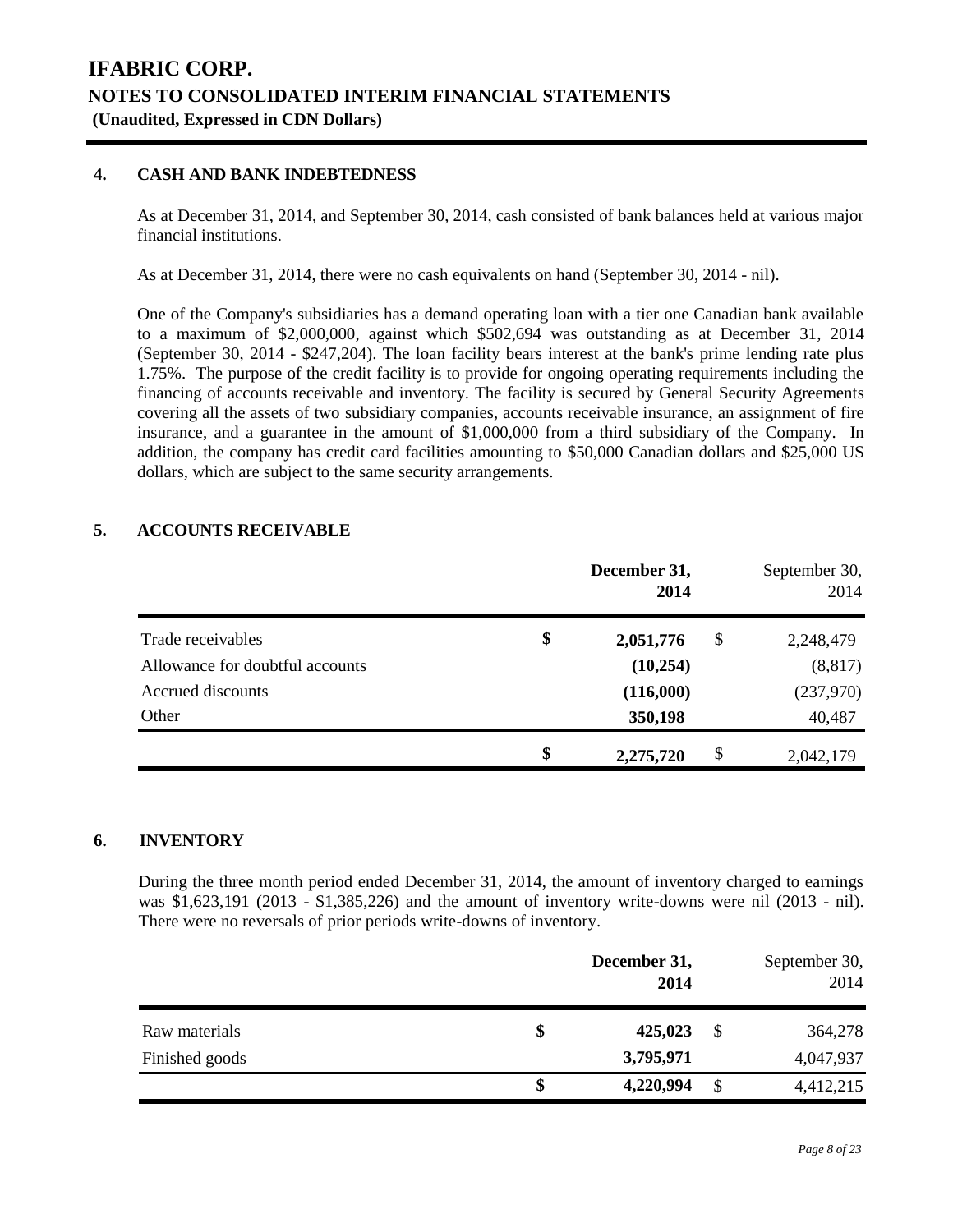### **7. PREPAID EXPENSES AND DEPOSITS**

|                                                |    | December 31,<br>2014 |   | September 30,<br>2014 |
|------------------------------------------------|----|----------------------|---|-----------------------|
| Deposits paid to suppliers<br>Prepaid expenses | ъ  | 242,333<br>27,534    | S | 283,533               |
|                                                | \$ | 269,867              | S | 283,533               |

### **8. FOREIGN EXCHANGE FORWARD CONTRACTS**

The Company enters into foreign exchange forward contracts to manage the risks associated with exchange rate fluctuations. The balance is comprised of the following:

|                                                                           | December 31,<br>2014 | September 30,<br>2014 |
|---------------------------------------------------------------------------|----------------------|-----------------------|
| Margin balance $-\cosh d$<br>Mark to market variance – unrealized loss on | \$<br>100,000        | \$<br>100,000         |
| foreign exchange                                                          | (40, 506)            | (40, 172)             |
|                                                                           | \$<br>59,494         | 59,828                |

As at December 31, 2014, the Company had contracted to sell GBP £65,000 and sell USD \$850,000. As well, the Company had contracted to buy USD \$700,000.

For the three months ended December 31, 2014, there is an unrealized loss on foreign exchange of \$334 (2013 - \$21,579) included in the statement of earnings (loss) and comprehensive earnings (loss).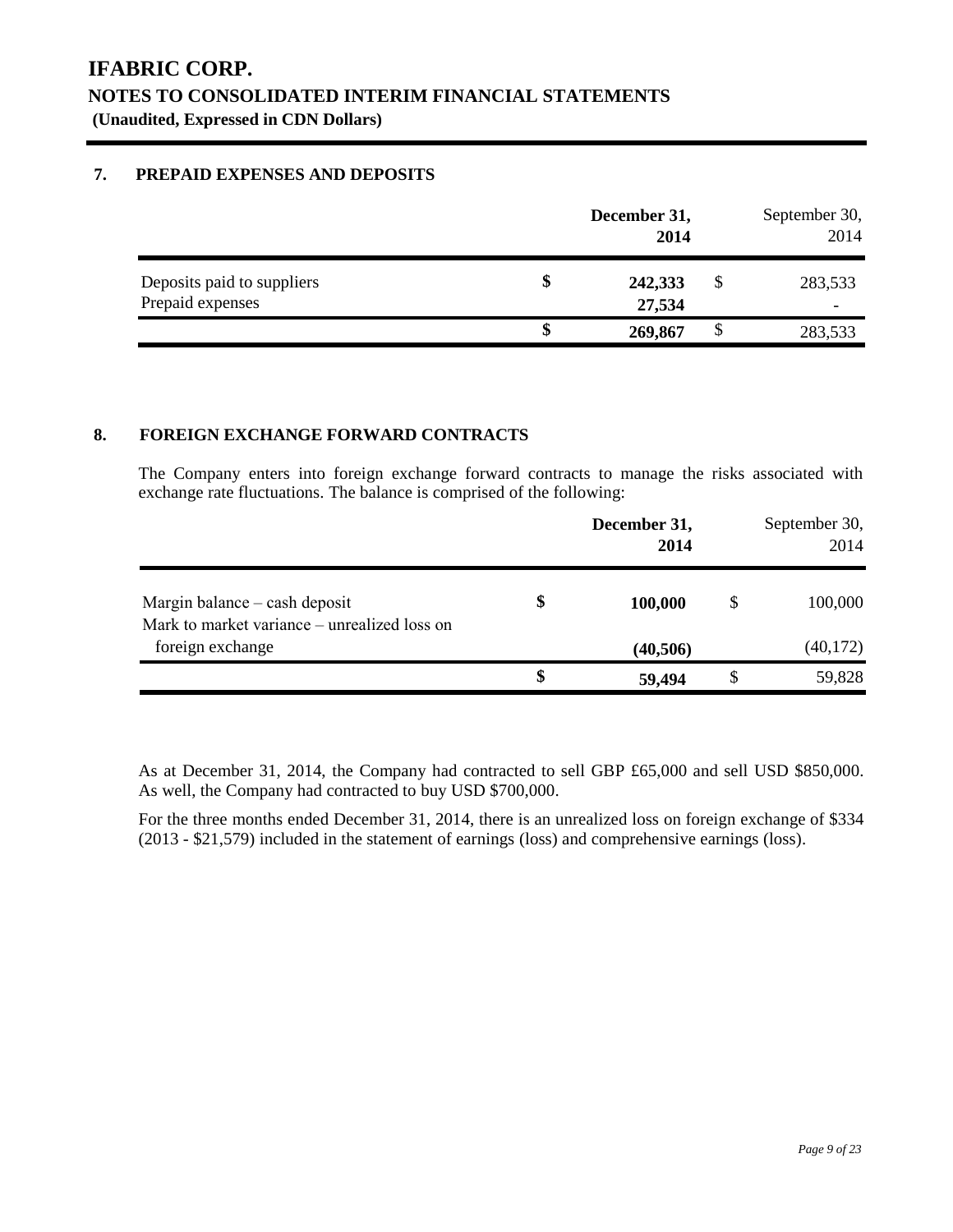### **9. PROPERTY, PLANT AND EQUIPMENT**

|                                                                                |              |                                            |                                     | December 31,<br>2014                           |
|--------------------------------------------------------------------------------|--------------|--------------------------------------------|-------------------------------------|------------------------------------------------|
|                                                                                |              | Cost                                       | <b>Accumulated</b><br>amortization  | <b>Net</b>                                     |
| Land<br><b>Buildings</b><br>Computer and office equipment<br>Factory machinery | \$           | 1,800,000<br>900,813<br>167,940<br>561,512 | \$<br>225,565<br>144,042<br>543,429 | \$<br>1,800,000<br>675,248<br>23,898<br>18,083 |
|                                                                                | \$           | 3,430,265                                  | \$<br>913,036                       | \$<br>2,517,229                                |
|                                                                                |              |                                            |                                     | September 30,<br>2014                          |
|                                                                                |              | Cost                                       | Accumulated<br>amortization         | <b>Net</b>                                     |
| Land<br><b>Buildings</b><br>Computer and office equipment<br>Factory machinery | $\mathbb{S}$ | 1,800,000<br>900,813<br>167,940<br>561,512 | \$<br>218,744<br>142,031<br>542,478 | \$<br>1,800,000<br>682,069<br>25,909<br>19,034 |
|                                                                                | \$           | 3,430,265                                  | \$<br>903,253                       | \$<br>2,527,012                                |

### **10. DEFERRED DEVELOPMENT COSTS**

|                           | Cost          |                           | <b>Accumulated</b><br>amortization | <b>Net</b>            |
|---------------------------|---------------|---------------------------|------------------------------------|-----------------------|
| Product development costs | \$<br>941,427 | \$                        | 222,156                            | \$<br>719,271         |
|                           |               |                           |                                    | September 30,<br>2014 |
|                           | Cost          |                           | Accumulated<br>amortization        | <b>Net</b>            |
| Product development costs | \$<br>941,427 | $\boldsymbol{\mathsf{S}}$ | 181,790                            | \$<br>759,637         |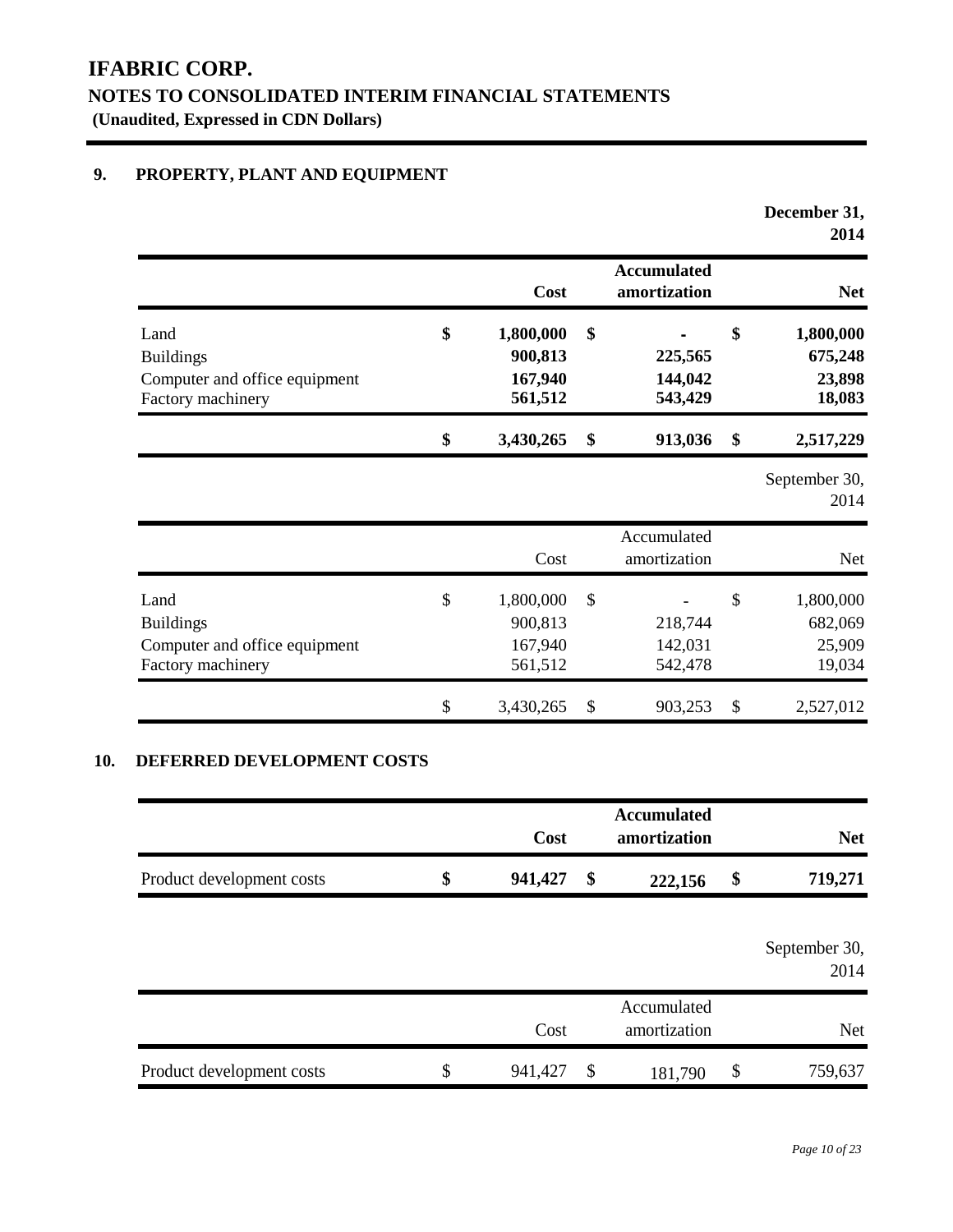### **11. DEFERRED INCOME TAXES**

Temporary differences between accounting and taxable income which result in deferred income taxes are as follows:

|                                                             | December 31,<br>2014 | September 30,<br>2014 |
|-------------------------------------------------------------|----------------------|-----------------------|
| Unutilized loss carry forward                               | \$<br>\$<br>667,694  | 614,494               |
| Capital cost allowance claimed in excess of<br>amortization | (14,100)             | (14, 400)             |
| Unrealized foreign exchange losses                          | 10,700               | 10,600                |
| Share issue costs<br>Deferred development costs             | 41,400<br>(190, 600) | 44,200<br>(201, 300)  |
|                                                             | \$<br>\$<br>515,094  | 453,594               |

The Company and its subsidiaries have non-capital losses that may be carried forward and applied to reduce taxable income of future years. These losses expire as follows:

| 2027 | 49,000<br>\$    |
|------|-----------------|
| 2028 | 201,000         |
| 2029 | 125,000         |
| 2030 | 208,000         |
| 2031 | 426,000         |
| 2032 | 129,000         |
| 2033 | 774,000         |
| 2034 | 336,000         |
| 2035 | 261,000         |
|      |                 |
|      | \$<br>2,509,000 |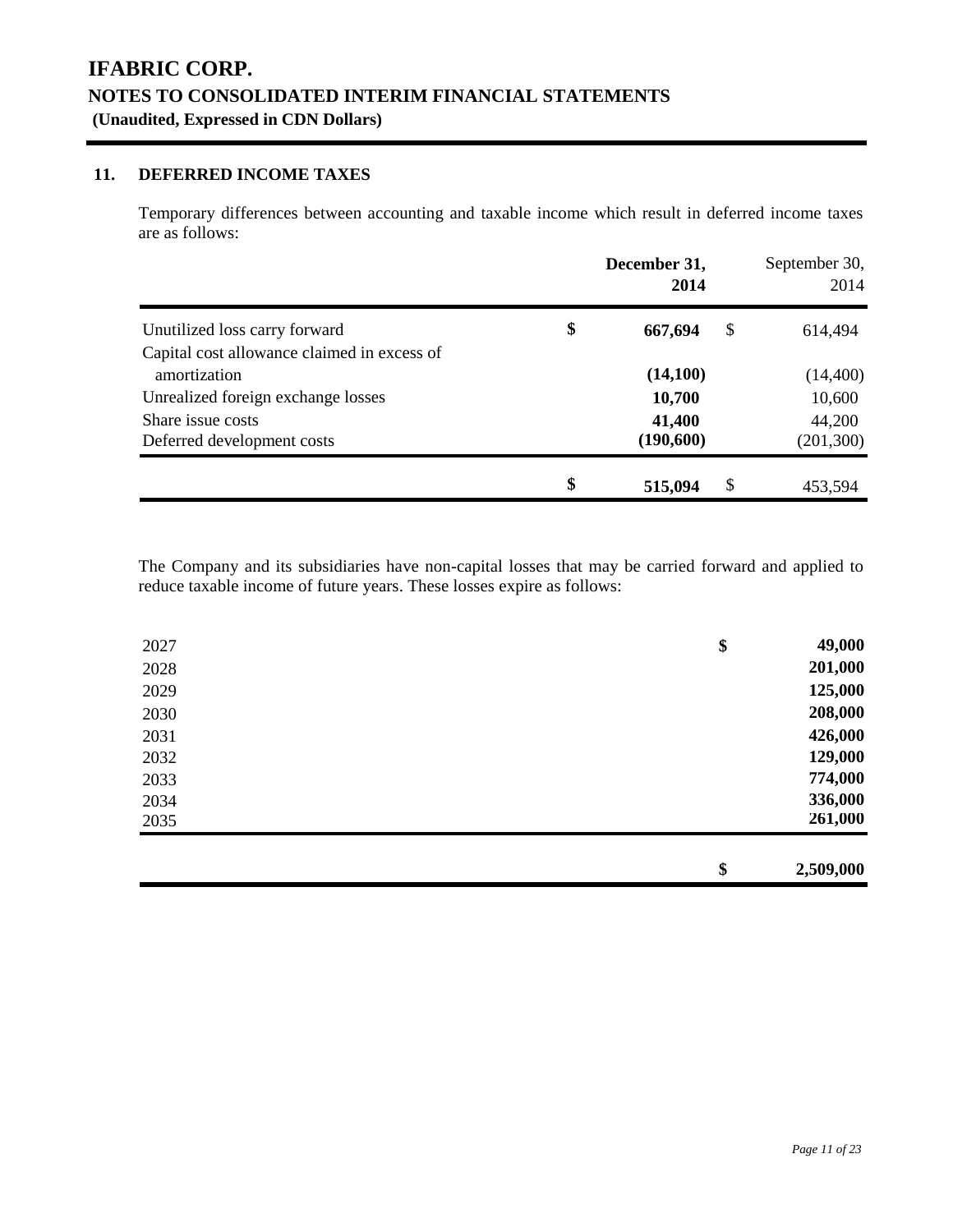### **12. ACCOUNTS PAYABLE AND ACCRUED LIABILITIES**

|                               | December 31,<br>2014 |    | September 30,<br>2014 |
|-------------------------------|----------------------|----|-----------------------|
| Trade payables                | \$<br>723,714        | -S | 1,152,679             |
| Government remittances        | 120,876              |    | 136,491               |
| Accrued liabilities (note 19) | 99,728               |    | 172,493               |
| Tenants deposits              | 8,847                |    | 8,847                 |
|                               | \$<br>953,165        | \$ | 1,470,510             |

### **13. DUE TO RELATED PARTIES**

The amounts due to related parties are unsecured, non-interest bearing and due on demand. The creditors have waived their right to call for payment over the next year, and accordingly, the loans have been classified as non-current.

|                                               | December 31,<br>2014 |               | September 30,<br>2013 |
|-----------------------------------------------|----------------------|---------------|-----------------------|
| Due to shareholder                            | \$<br>360,922        | \$            | 457,294               |
| Due to minority shareholder of subsidiary co. | 521,773              |               | 514,993               |
|                                               | \$<br>882,695        | <sup>\$</sup> | 972,287               |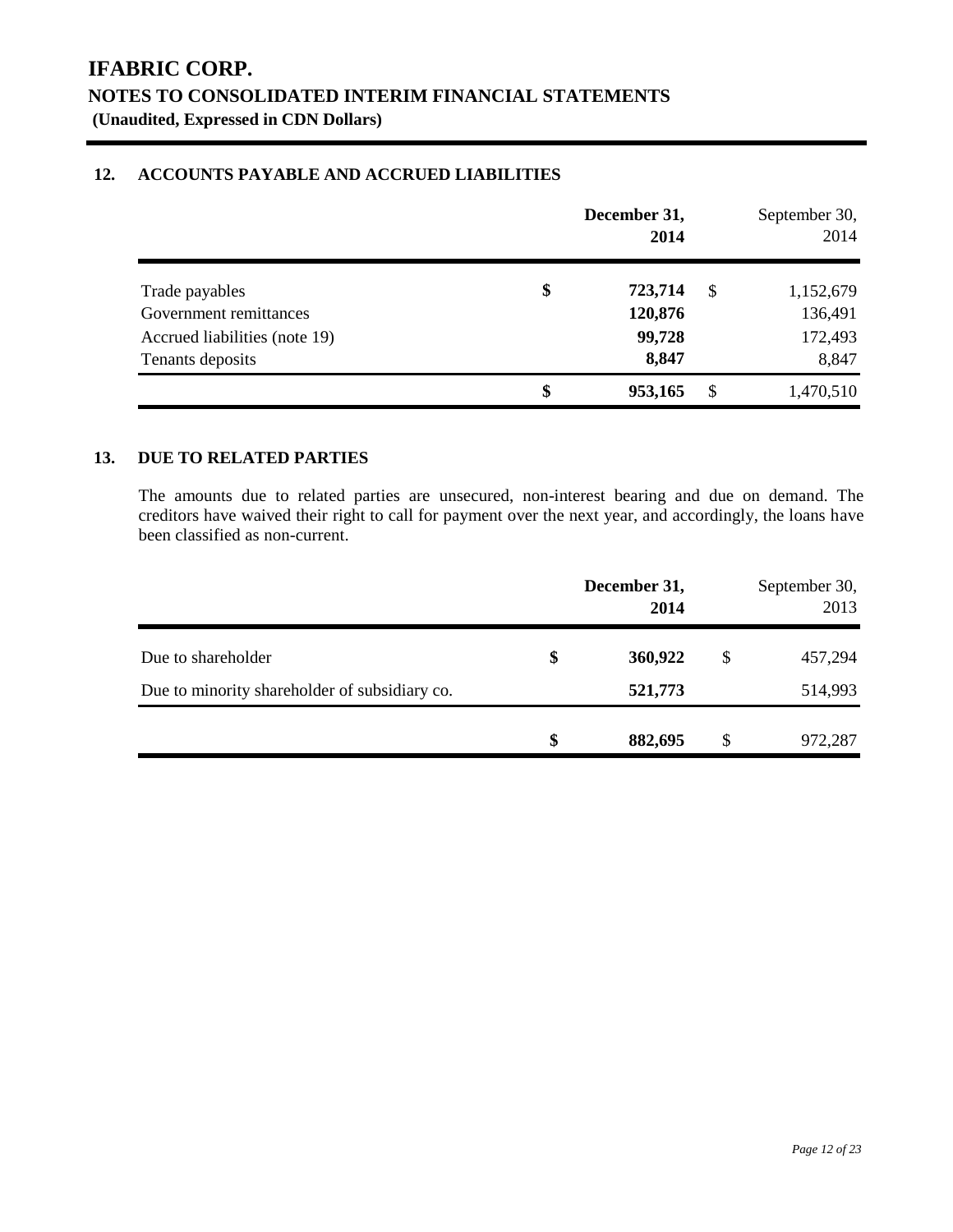## **14. LOANS PAYABLE**

|                                                                                                                                                                                                                                                                                                                                                                                                                                                                               |               | December 31,<br>2014                                          | September 30,<br>2014 |
|-------------------------------------------------------------------------------------------------------------------------------------------------------------------------------------------------------------------------------------------------------------------------------------------------------------------------------------------------------------------------------------------------------------------------------------------------------------------------------|---------------|---------------------------------------------------------------|-----------------------|
| Bank loan, payable in monthly principal payments of<br>\$10,000 plus interest, bearing interest at the bank's<br>prime rate plus 1.25%, due May 31, 2023 and secured<br>by a first readvanceable mortgage on the land and<br>building described in note 9, a general security<br>agreement over all assets of Coconut Grove Pads Inc.<br>subject to priority on inventory and accounts receivable<br>to the lender described in note 4, and a general<br>assignment of rents. | \$            | 1,070,000                                                     | \$<br>1,100,000       |
| Less current portion                                                                                                                                                                                                                                                                                                                                                                                                                                                          |               | 120,000                                                       | 120,000               |
| Due beyond one year                                                                                                                                                                                                                                                                                                                                                                                                                                                           | \$            | 950,000                                                       | \$<br>980,000         |
| Estimated principal re-payments are as follows:                                                                                                                                                                                                                                                                                                                                                                                                                               |               |                                                               |                       |
| 2015<br>2016<br>2017<br>2018<br>2019<br>Subsequent years                                                                                                                                                                                                                                                                                                                                                                                                                      | $\mathcal{S}$ | 90,000<br>120,000<br>120,000<br>120,000<br>120,000<br>500,000 |                       |
|                                                                                                                                                                                                                                                                                                                                                                                                                                                                               | \$            | 1,070,000                                                     |                       |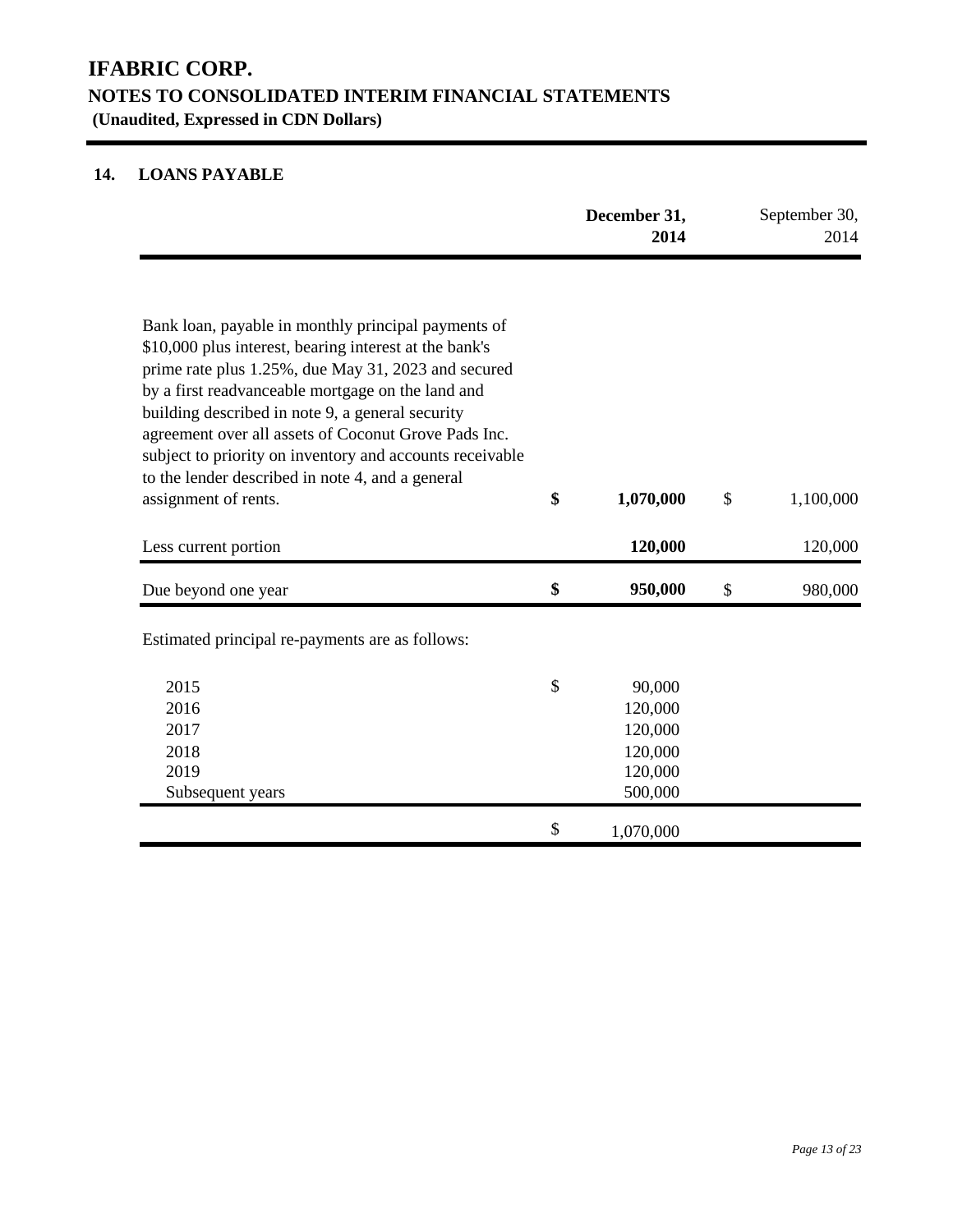### **15. CAPITAL STOCK**

### **(a) Authorized, Issued and Outstanding**

Authorized: Unlimited number of common shares

|                                                                    | Number     | Amount                     |
|--------------------------------------------------------------------|------------|----------------------------|
| Balance September 30, 2013                                         | 25,437,500 | 1,978,987                  |
| Private placement (i)                                              | 407,250    | 1,629,000                  |
| Fair value of shareholder warrants issued on private placement (i) |            | (579, 293)                 |
| Share issuance costs - cash (i)                                    |            | (198, 712)                 |
| Share issuance costs - fair value of agent warrants issued on      |            |                            |
| private placement (i)                                              |            | (125,568)                  |
| Balance December 31, 2013                                          | 25,844,750 | 2,704,414<br><sup>S</sup>  |
|                                                                    |            |                            |
|                                                                    | Number     | Amount                     |
| Balance September 30, 2014                                         | 25,869,750 | 2,722,194                  |
| Options exercised                                                  | 30,000     | 12,000                     |
| Ascribed value credited to share capital on exercise of options    |            | 9,336                      |
| Balance December 31, 2014                                          | 25,899,750 | 2,743,530<br><sup>\$</sup> |

(i) On December 13, 2013, the Company closed an offering of equity comprising 407,250 units at a price per unit of \$4.00 for gross proceeds of \$1,629,000. Each unit consists of one common share and one half of one common share shareholder warrant. Each whole shareholder warrant entitles the holder to acquire one common share of iFabric, at an exercise price of \$5.25, and is exercisable for a period of 3 years from December 13, 2013.

As compensation for the issue, the agent received a cash fee of 7% of the gross proceeds, totaling \$114,030, as well as 28,508 agent warrants. Each agent warrant entitles the holder to acquire one unit at an exercise price per unit of \$4.00. Each unit consists of one common share, and one half of one common share secondary agent warrant. Each whole secondary agent warrant entitles the holder to acquire one common share of iFabric, at an exercise price of \$5.25, and is exercisable for a period of 3 years from December 13, 2013.

The Company incurred \$84,682 in legal costs and disbursements in connection with the issue.

The fair value of the shareholder warrants has been estimated by management at \$579,293 and the fair value of the agent warrants has been estimated by management at \$125,568 as of the date of the grant using the black-scholes pricing model with the following assumptions:

| Dividend yield          | 0.00%   |
|-------------------------|---------|
| Expected volatility     | 133%    |
| Risk-free interest rate | .19%    |
| Expected maturity       | 3 years |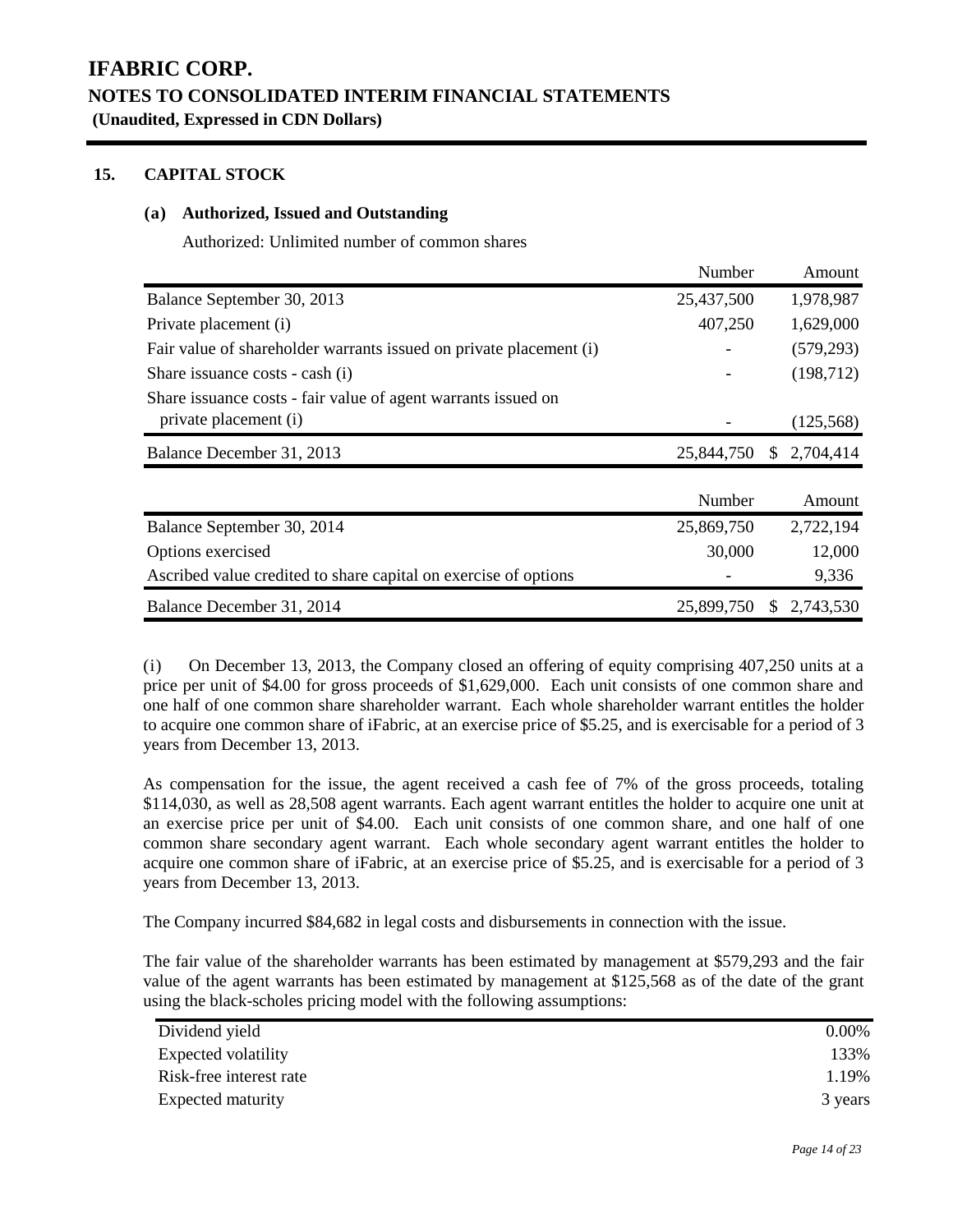### **15. CAPITAL STOCK,** *continued*

#### **(b) Stock option plan**

The Company has reserved 10% of the issued and outstanding common shares for issuance under its stock option plan. The status of the Company's stock option plan is summarized as follows:

|                                                   | Number of<br>stock options | Weighted<br>average<br>exercise price |
|---------------------------------------------------|----------------------------|---------------------------------------|
| Balance, September 30, 2013 and December 31, 2013 | 1,525,000                  | \$<br>0.52                            |
| Balance, September 30, 2014                       | 1,650,000                  | 0.85                                  |
| Exercised, during the period                      | (30,000)                   | 0.40                                  |
| <b>Balance, December 31, 2014</b>                 | 1,620,000                  | \$<br>0.86                            |

On April 1, 2014, 150,000 stock options were issued to employees. Each option entitles the holder to acquire one common share of the Company at a price of \$4.15 and is exercisable for a period of 10 years from the grant date. The options vest over periods of 1-3 years. Share-based compensation expense based on the fair value of the options had been estimated at \$588,240 as of the date of the grant using the Black-Scholes pricing model with the following assumptions:

| Dividend yield          | $0.00\%$ |
|-------------------------|----------|
| Expected volatility     | 118%     |
| Risk-free interest rate | 2.45%    |
| Expected maturity       | 10 years |

As of December 31, 2014, the following options were issued and outstanding:

|                    |               | <b>Options Outsanding</b> |            | <b>Options Exercisable</b> |            |
|--------------------|---------------|---------------------------|------------|----------------------------|------------|
|                    |               | Weighted                  |            |                            |            |
|                    |               | average                   | Weighted   |                            | Weighted   |
|                    |               | remaining                 | average    |                            | average    |
|                    | Number of     | contractual               | exercise   | Number of                  | exercise   |
| Expiry date        | stock options | life (years)              | price      | stock options              | price      |
| September 17, 2018 | 75,000        | 3.71                      | \$<br>2.90 | 50,000                     | \$<br>2.90 |
| January 16, 2023   | 1,395,000     | 8.04                      | 0.40       | 1,095,000                  | 0.40       |
| April 1, 2024      | 150,000       | 9.25                      | 4.15       |                            |            |
|                    | 1,620,000     | 7.95                      | \$<br>0.86 | 1,145,000                  | \$<br>0.51 |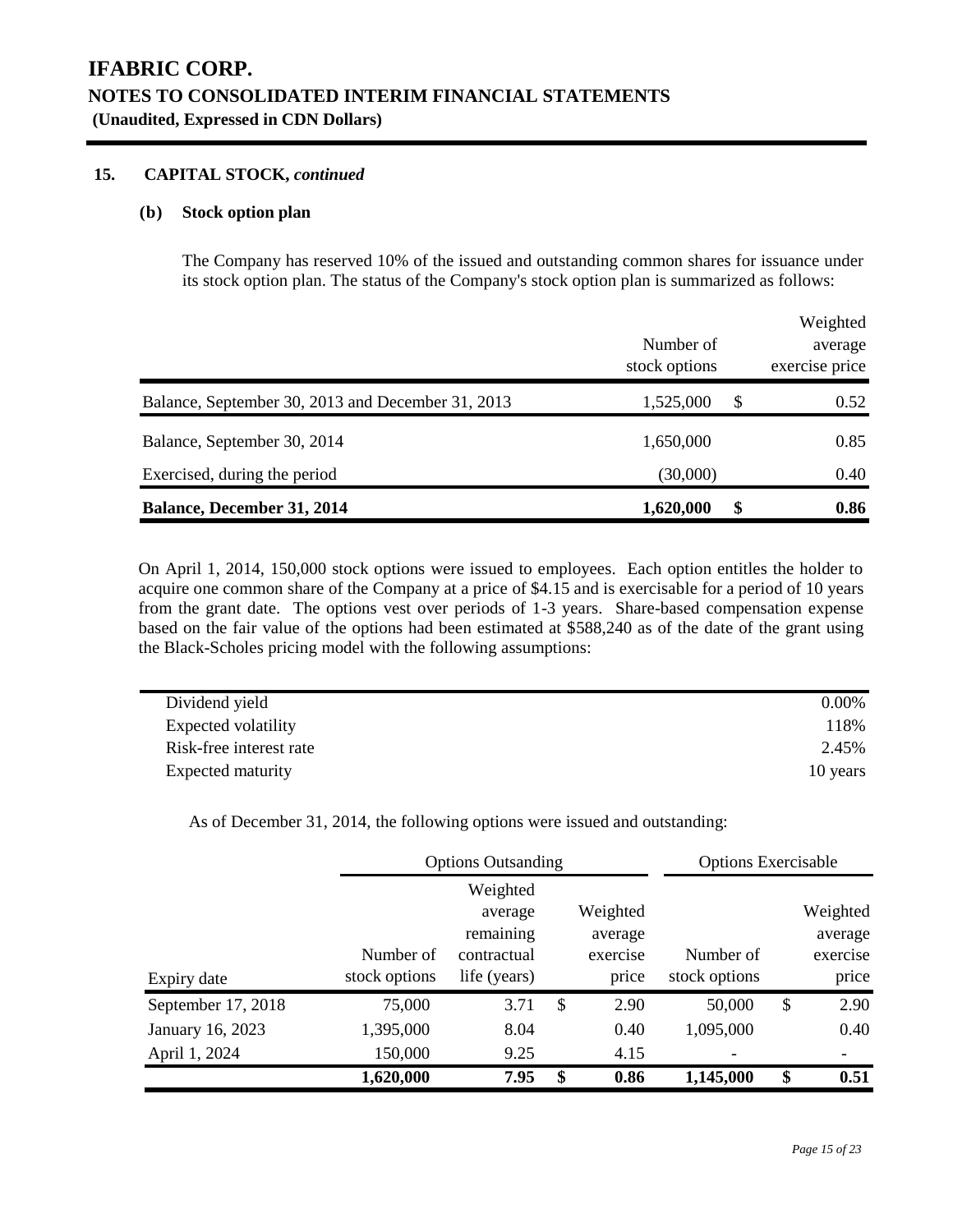### **15. CAPITAL STOCK,** *continued*

### **(c) Warrants**

The following table summarizes warrants that have been issued, exercised, or expired during the periods presented:

|                                                   |           |    | Weighted       |
|---------------------------------------------------|-----------|----|----------------|
|                                                   | Number of |    | average        |
|                                                   | warrants  |    | exercise price |
| Balance, September 30, 2013                       |           | \$ | 0.00           |
| Issued, during the period (note $15(a)(i)$ )      | 232,133   |    | 5.10           |
| Balance, December 31, 2013                        | 232,133   | -8 |                |
| Balance, September 30, 2014 and December 31, 2014 | 232,133   | S  | 5.10           |

The following table summarizes the warrants outstanding as of December 31, 2014:

|                   |           | Weighted       |
|-------------------|-----------|----------------|
|                   | Number of | average        |
| Expiry date       | warrants  | exercise price |
| December 13, 2016 | 203,625   | \$<br>5.25     |
| December 13, 2016 | 28,508    | 4.00           |
|                   | 232,133   | \$<br>5.10     |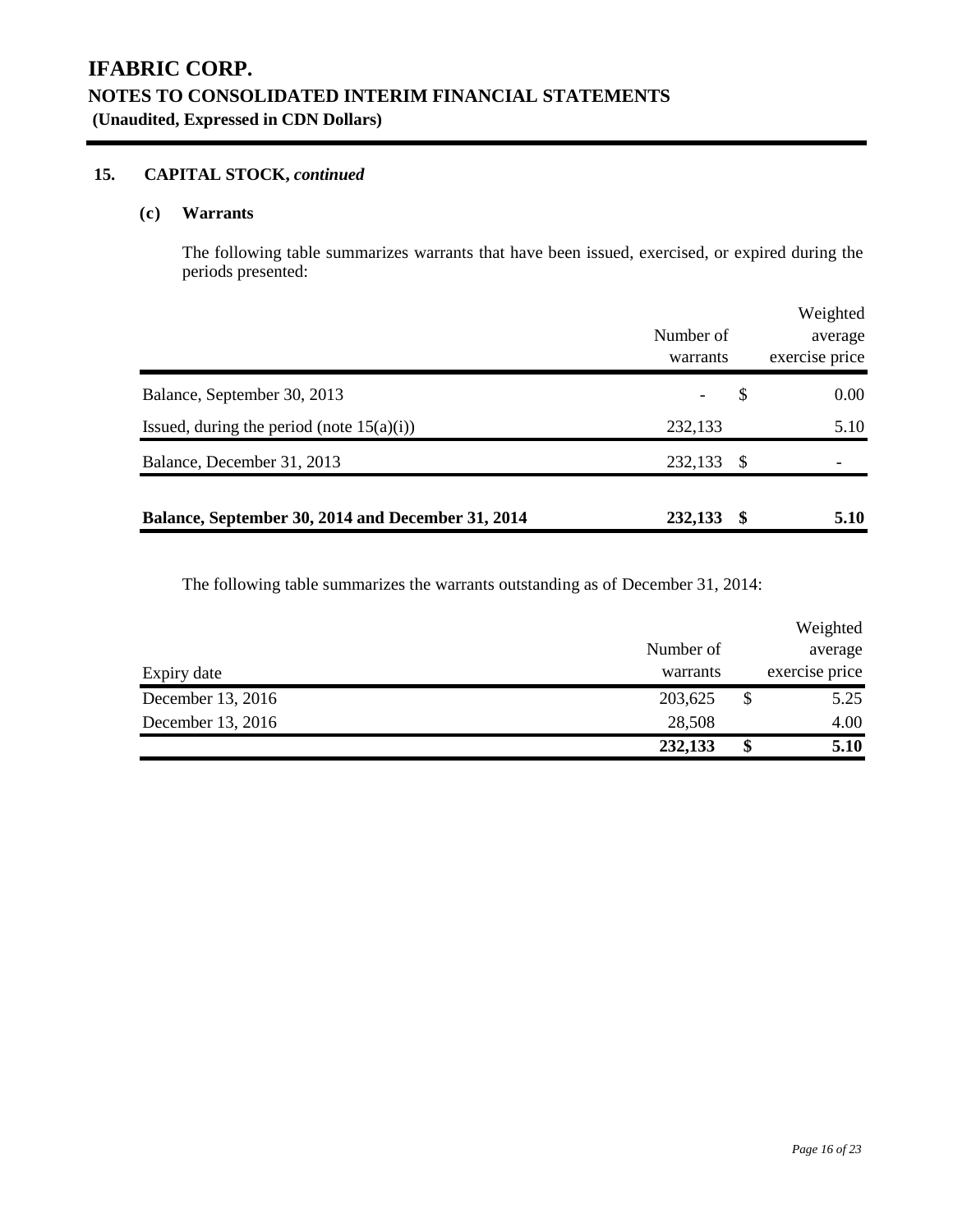### **16. BASIC AND DILUTED EARNINGS (LOSS) PER SHARE**

Basic earnings (loss) per share is calculated using the weighted average number of common shares outstanding during the period. Diluted earnings (loss) per share is calculated to reflect the dilutive effect of warrants and stock options outstanding. The calculation of basic and diluted earnings (loss) per share is based on the loss charged to retained earnings for the three months ended December 31, 2014 of \$160,905 (2013 - earnings of \$212,157). The number of shares used in the earnings (loss) per share calculation is as follows:

| Three months ended December 31,                            | 2014       | 2013       |
|------------------------------------------------------------|------------|------------|
| Weighted average number of shares<br>outstanding - basic   | 25,885,728 | 25,521,606 |
| Dilutive effect of options                                 |            | 1,320,238  |
| Dilutive effect of warrants                                |            | 219        |
| Weighted average number of shares<br>outstanding - diluted | 25,885,728 | 26,842,063 |

For the three months ended December 31, 2014, 1,620,000 options and 232,133 warrants were excluded from the calculation of diluted loss per share as these instruments were deemed to be anti-dilutive. For the three months ended December 31, 2013, 203,625 warrants were excluded from the calculation of diluted earnings per share as these instruments were deemed to be anti-dilutive.

### **17. INCOME TAXES**

The provision for income taxes recorded in the financial statements differs from the amount which would be obtained by applying the statutory income tax rate of 26.5% (2014 - 26.5%) to the earnings for the period as follows:

| Three months ended December 31,                                   | 2014            |    | 2013    |
|-------------------------------------------------------------------|-----------------|----|---------|
| Earnings (loss) for the period before income taxes                | \$<br>(174,960) | S  | 320,972 |
| Tax on accounting earnings (loss)<br>Tax effect of the following: | \$<br>(46, 400) | \$ | 85,000  |
| Non-deductible share-based compensation                           | 28,800          |    | 12,720  |
| Share issue costs                                                 | (2,800)         |    |         |
| Items not deductible for tax purposes                             | 2,900           |    | 11,750  |
| Tax rate changes and other                                        | 2,760           |    | (1,828) |
| Provision for (recovery of) income taxes                          | $(14{,}740)$    |    | 107.642 |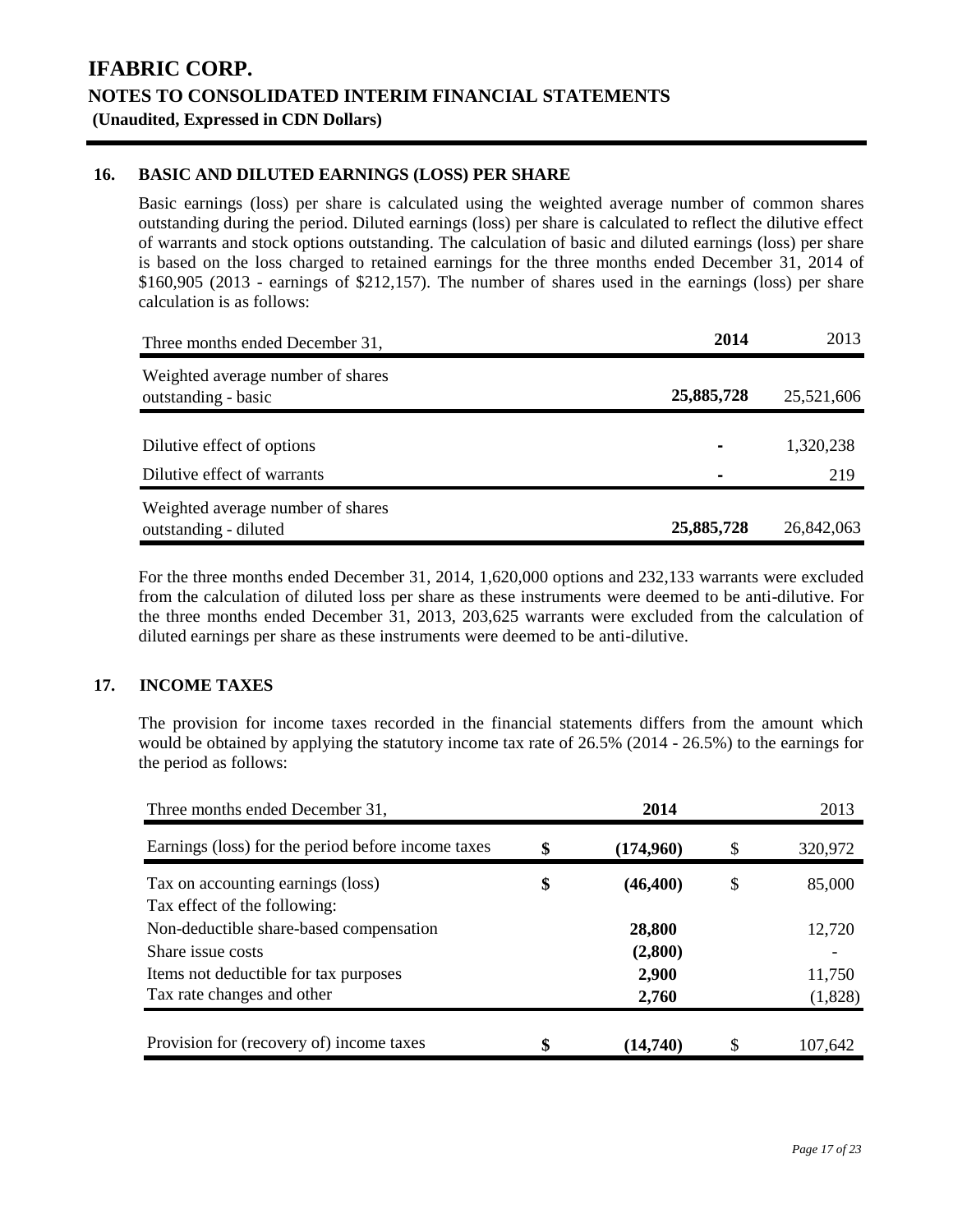### **18. COMMITMENTS**

(a) The Company's total commitments as of December 31, 2014, under various operating leases and a property lease agreement exclusive of occupancy costs are as follows:

| 2015 | 48,828        |  |
|------|---------------|--|
| 2016 | 64,080        |  |
| 2017 | 41,920        |  |
| 2018 | 10,740        |  |
|      | \$<br>165,568 |  |

- (b) The Company enters into foreign exchange forward contracts to manage the risks associated with exchange rate fluctuations. See note 8 for more information.
- (c) The Company is party to an exclusive worldwide license agreement for the right to use trademarks in connection with the manufacture, marketing, sale and distribution of certain licensed products. During the initial license term, the Company is required to pay a monthly royalty of 8.5% on its net sales as defined in the agreement, on all products sold under the licensed marks. In addition, the Company is required to pay an advertising fee of 2%, payable quarterly, on its net sales as defined in the agreement, for promotion of the licensed products. The initial license term was in effect until December 31, 2012, and was renewed for an additional term of two years ending December 31, 2014, under the same terms as the initial agreement. As at the financial statements approval date, the Company is in the process of negotiating an extension of this agreement, including expanding the agreement to include additional apparel categories. Management anticipates that the new agreement will be executed in March 2015.
- (d) Effective October 17, 2011, the Company entered into an exclusive worldwide license agreement for the right to use trademarks in connection with the manufacture, marketing, sale and distribution of certain licensed products. During the initial license term, the Company is required to pay a monthly royalty of 9.5% on its net sales as defined in the agreement, on all products sold under the licensed marks. The initial license term is in effect until December 31, 2015 and may be renewed for an additional term of four years on the condition that certain performance goals as defined in the agreement are attained.
- (e) Effective January 16, 2012, the Company entered into an exclusive license agreement for the right to use trademarks in connection with the manufacture, marketing, sale and distribution of certain licensed products. The licensed territory includes certain worldwide areas as specified in the agreement. During the initial license term, the Company is required to pay a monthly royalty of 9% on its net sales as defined in the agreement, on all products sold under the licensed marks. Minimum annual royalties have been established for the contract periods ending December 31, 2013, 2014, and 2015 in the amounts of \$144,000, \$279,000 and \$432,000 respectively. In addition, the Company is required to pay an advertising fee of 2%, payable semi-annually, on its net sales as defined in the agreement, for the promotion of the licensed products. The initial license term is in effect until December 31, 2015 and may be renewed for an additional term of three years on the condition that certain performance goals as defined in the agreement are attained.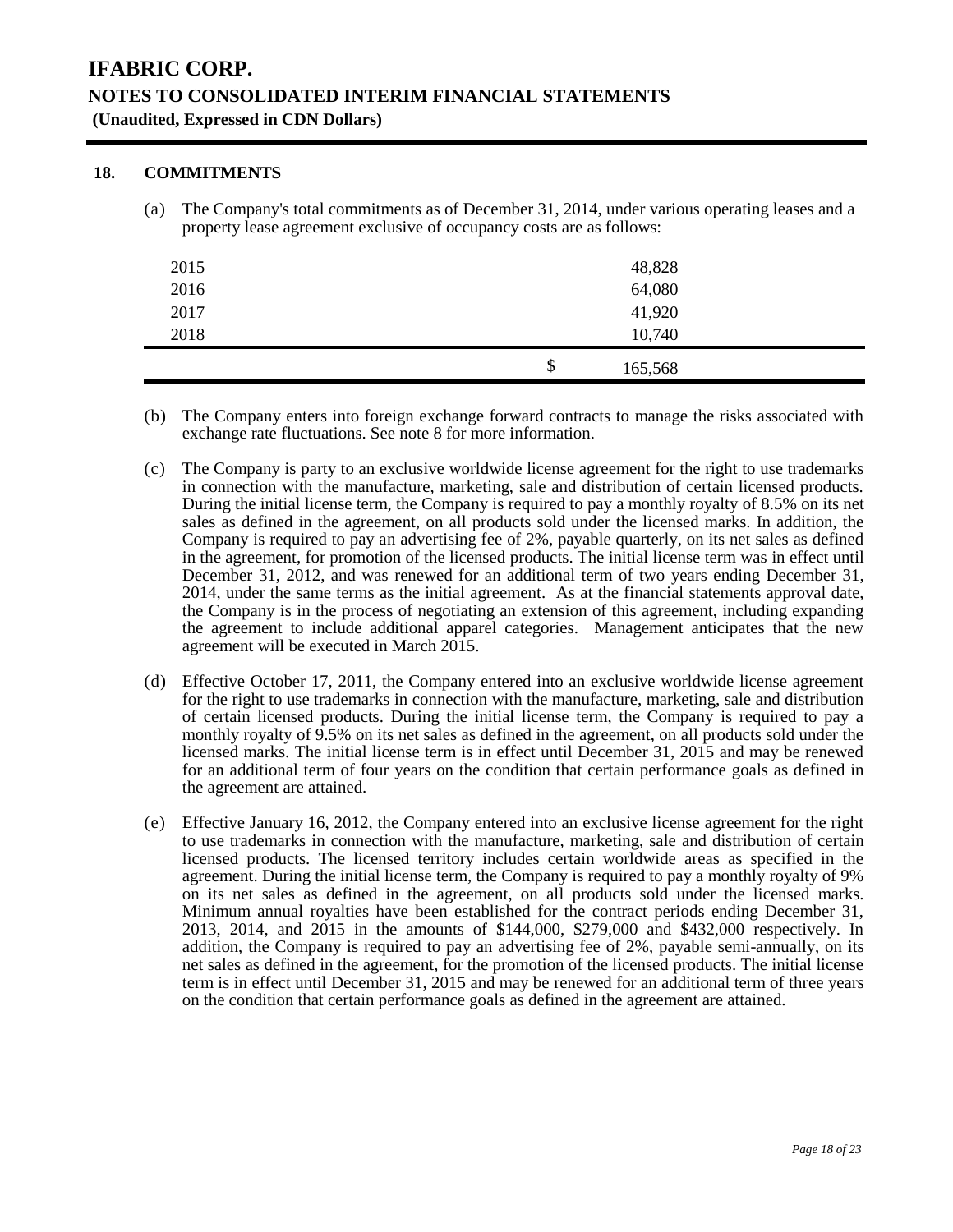### **19. RELATED PARTY TRANSACTIONS**

- (a) General and administrative costs for the three months ended December 31, 2014 includes \$6,000 (2013 - \$7,000) paid to a company controlled by the non-controlling shareholder of a subsidiary.
- (b) Remuneration of Directors and key management personnel of the Company was as follows:

| Three months ended December 31,                                                  | 2014          |     | 2013    |
|----------------------------------------------------------------------------------|---------------|-----|---------|
| Salary and management fees included in<br>general and administrative - CEO       | \$<br>50,000  | \$  | 30,000  |
| Professional fees included in general and<br>administrative - CFO                | 35,500        |     | 35,000  |
| Salary and benefits included in general and<br>administrative - Directors        | 40,922        |     | 49,915  |
| Fees for technical services included in<br>general and administrative - Director | 14,000        |     | 12,000  |
| Share based compensation                                                         | 46,914        |     | 23,859  |
|                                                                                  | \$<br>187,336 | \$. | 150.774 |

(c) As at December 31, 2014, accrued liabilities includes an amount of \$25,000 (September 30, 2014 - \$45,000) payable to Directors and key management personnel of the Company with respect to unpaid fees.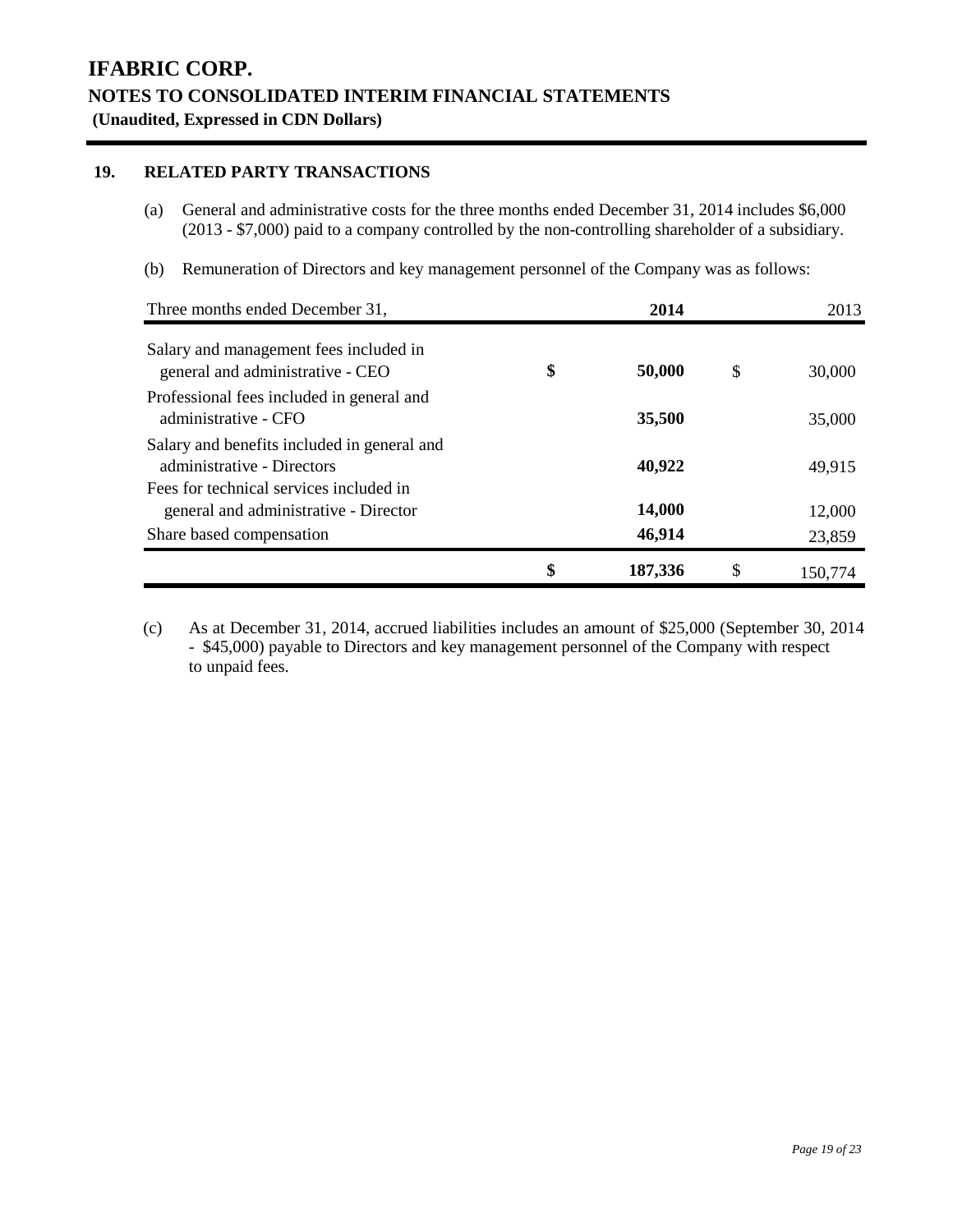### **20. FINANCIAL INSTRUMENTS**

#### **Credit risk**

Credit risk arises from the potential that a counter party will fail to perform its obligations. The Company routinely assesses the financial strength of its customers to mitigate its exposure to credit risk. For the three months ended December 31, 2014, approximately 33% of the Company's total sales are to two customers (2013 - 34% of sales were to two customers). At December 31, 2014, four customers accounted for 47% (September 30, 2014 - four customers accounted for 52%) of the Company's accounts receivable.

In order to mitigate its credit risk, the Company insures its trade accounts receivable with Chartis Insurance Company of Canada based on specific or discretionary credit limits, dependant on the level of amounts outstanding from individual customers at that time. As at December 31, 2014, no claims were pending under this policy.

The Company's maximum exposure to credit risk at December 31, 2014 is \$2,275,720 (September 30, 2014 - \$2,042,179). Included in general and administrative costs for the three months ended December 31, 2014 are bad debts of \$1,437 (2013 - nil).

The aging of trade accounts receivable is as follows:

|                | December 31,<br>2014 | September 30,<br>2014 |
|----------------|----------------------|-----------------------|
| $0 - 30$ days  | \$<br>677,654        | \$<br>841,522         |
| $31 - 60$ days | 599,418              | 794,275               |
| 61 - 90 days   | 493,656              | 333,044               |
| $90 + days$    | 281,048              | 279,638               |
|                | \$<br>2,051,776      | \$<br>2,248,479       |

### **Liquidity risk**

Liquidity risk is the risk that the Company will encounter difficulties in meeting its obligations associated with its financial liabilities. The Company is exposed to this risk mainly with respect to its related party loans, bank indebtedness, loans payable and accounts payable and accrued liabilities. The Company reduces its exposure to liquidity risk by ensuring that it documents when authorized payments become due, maintains an adequate line of credit to pay trade creditors and repays long term debt interest and principal as it becomes due using cash generated from operations.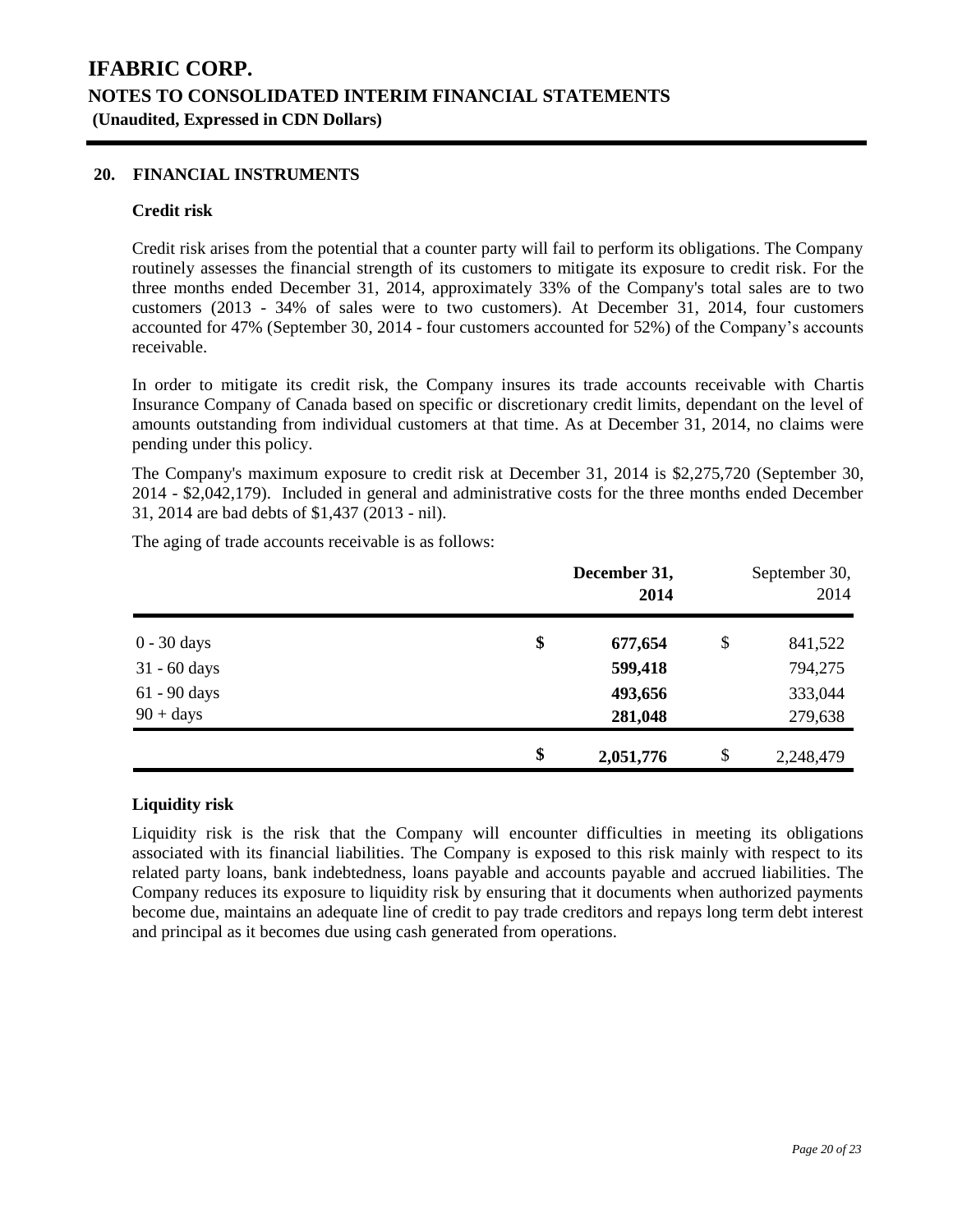### **20. FINANCIAL INSTRUMENTS,** *continued*

### **Market risk**

Market risk is the risk that the fair value or future cash flows of a financial instrument will fluctuate because of changes in market prices. Market risk comprises three types of risk: currency risk, interest rate risk and other price risk. The Company is exposed to currency risk and interest rate risk.

### **Currency risk**

The Company conducts certain of its operations in United States dollars and British pounds. The Company manages its risk with forward foreign exchange contracts (see note 8). The following balances were included in the financial statements:

|                                                  |    | December 31,<br>2014 |           | September 30,<br>2014 |
|--------------------------------------------------|----|----------------------|-----------|-----------------------|
|                                                  |    | <b>USD</b>           |           | <b>USD</b>            |
| Cash                                             | \$ | 406,765              | \$        | 731,134               |
| Accounts receivable                              |    | 1,418,392            |           | 1,605,269             |
| Accounts payable and accrued liabilities         |    | (518, 129)           |           | (921, 642)            |
| Prepaid expenses and deposits                    |    | 187,297              |           | 189,973               |
| Foreign exchange forward contract margin deposit |    | 100,000              |           | 100,000               |
| <b>United States dollars</b>                     | \$ | 1,594,325            | \$        | 1,704,734             |
|                                                  |    | December 31,         |           | September 30,         |
|                                                  |    | 2014                 |           | 2014                  |
|                                                  |    | <b>GBP</b>           |           | <b>GBP</b>            |
| Cash                                             | £  | 68,107               | $\pounds$ | 88,825                |
| Accounts receivable                              |    | 177,430              |           | 182,183               |
| Accounts payable and accrued liabilities         |    | (12,986)             |           | (20, 204)             |
| British pounds                                   | £  | 232,551              | $\pounds$ | 250,804               |

#### **Interest rate risk**

Interest rate risk is the risk that the fair value or future cash flows of a financial instrument will fluctuate due to changes in market interest rates. The Company is exposed to interest rate risk on its secured bank loan and its bank operating line, which bear interest at floating rates, since changes in market rates can cause fluctuations in cash flows.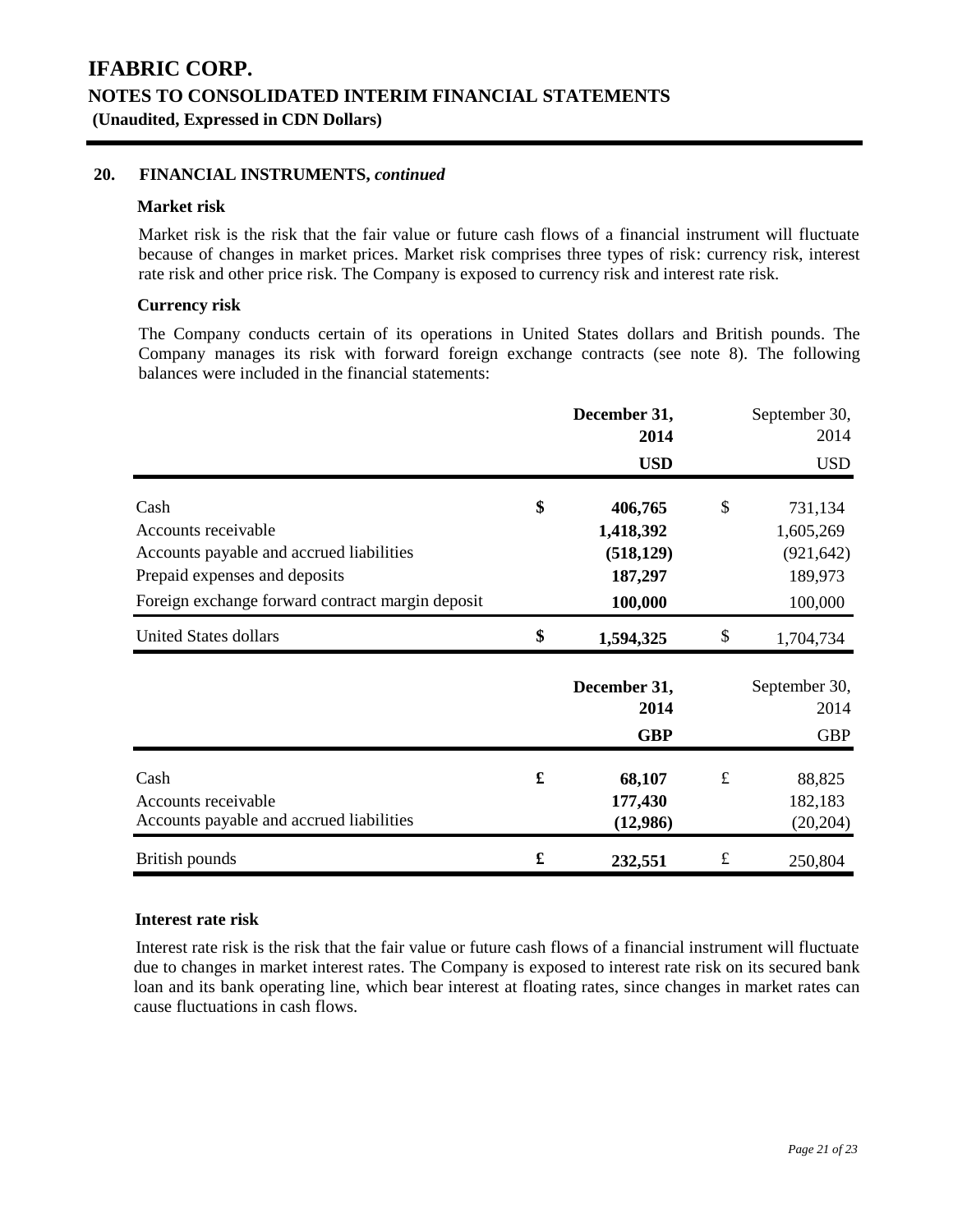#### **20. FINANCIAL INSTRUMENTS,** *continued*

#### **Sensitivity analysis**

The effect of a 5% strengthening of the USD at the reporting date in relation to the net amount of USD denominated currency balances would result in an increase in annual pre-tax revenue of approximately \$92,500, assuming all other variables remain constant, and a 5% weakening of the USD would result in a decrease in annual pre-tax revenue of approximately \$92,500. A 5% strengthening of the GBP would result in an increase in annual pre-tax revenue of approximately \$21,000 and a 5% weakening of the GBP would result in a decrease in annual pre-tax revenue of approximately \$21,000.

A 1% increase in future interest rates, based on the projected average balance of the secured loan for the ensuing 12 months, would result in an increased interest expense of approximately \$10,100 and a 1% decrease in interest rates would result in interest savings of an equivalent amount.

#### **21. CAPITAL MANAGEMENT**

The Company manages its capital to ensure that it will be able to continue as a going concern while providing a return to its stakeholders.

The capital structure of the business consists of equity attributable to common shareholders, comprised of issued capital stock and accumulated retained earnings, which totaled \$5,860,333 at December 31, 2014 (September 30, 2014 - \$5,999,902).

The Company is subject to externally imposed capital requirements on debt described in notes 4 and 14. As at December 31, 2014, the Company met these financial covenants requirements.

#### **22. SEGMENTED INFORMATION**

The Company has three reportable segments, as described below, which are strategic divisions. The strategic divisions offer different products and services, and are managed separately because they require different marketing strategies and technologies. For each of the strategic divisions, the CEO (the chief operating decision maker) reviews internal management reports on at least a quarterly basis. The following describes the operations in each of the reportable segments:

- Intimate Apparel: Includes the design, purchasing, and distribution of intimate apparel.
- Intelligent Fabrics: Includes the development, testing and distribution of specialty textiles as well as chemicals suitable for application to textiles.
- Other: Includes leasing of property to group companies and third parties.

Inter-segment transactions are made at prices that approximate market rates.

Property, plant and equipment, deferred tax assets, and goodwill are managed on a group basis and are not allocated to operating segments. Amortization of property, plant and equipment, and interest expense on operating lines of credit and loans payable are managed on a group basis and are not allocated to operating segments.

There has been no material change in the total assets for each reportable segment since the last annual audited financial statements.